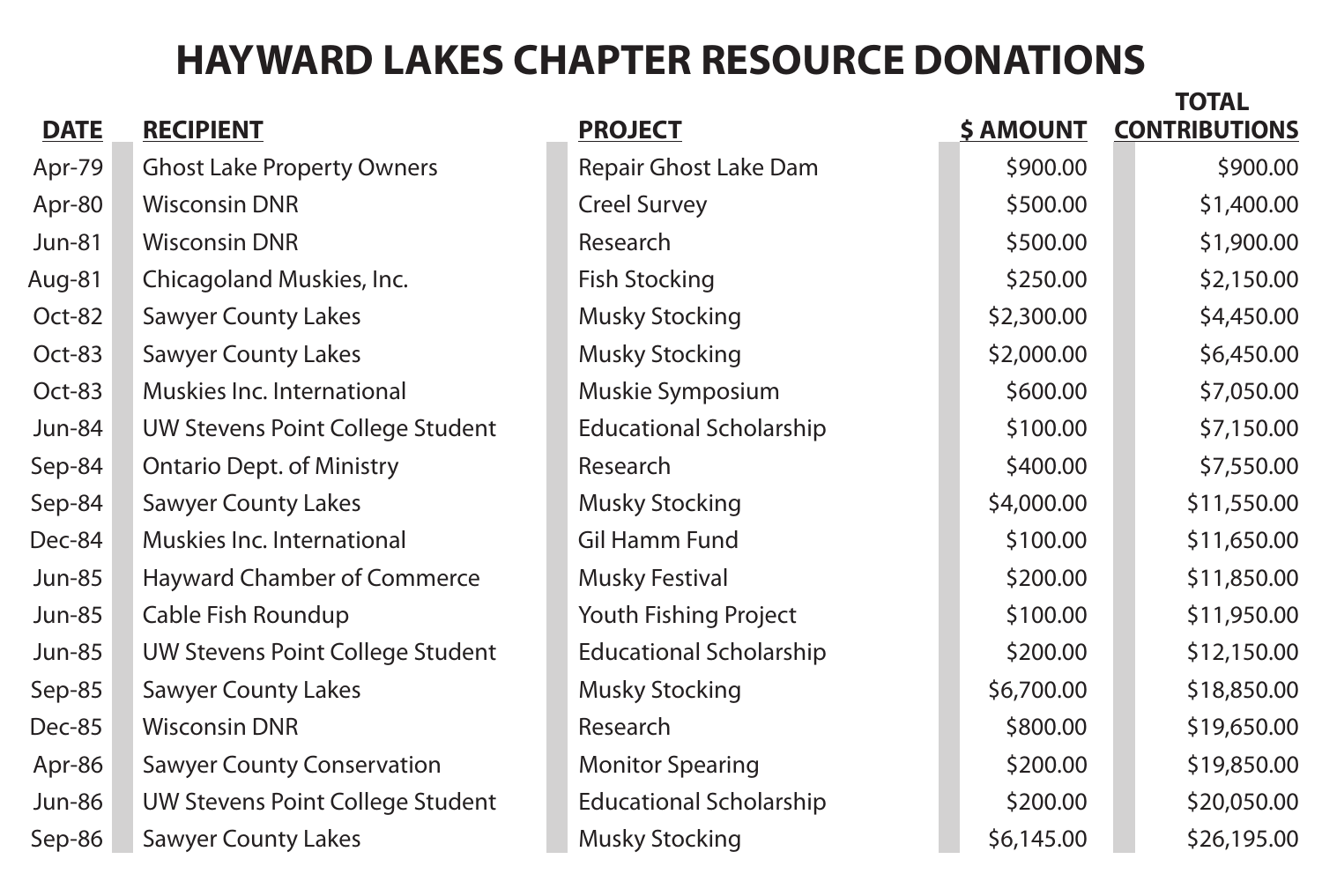| Mar-87        | <b>Camp Fish</b>                    | Youth Fishing Project                          | \$275.00    | \$26,470.00 |
|---------------|-------------------------------------|------------------------------------------------|-------------|-------------|
| Mar-87        | <b>Wisconsin DNR</b>                | <b>Musky Telemetry Study</b>                   | \$2,000.00  | \$28,470.00 |
| Apr-87        | <b>Sawyer County Conservation</b>   | <b>Monitor Spearing</b>                        | \$200.00    | \$28,670.00 |
| May-87        | <b>Hayward Chamber of Commerce</b>  | <b>Musky Festival</b>                          | \$200.00    | \$28,870.00 |
| Sep-87        | <b>Sawyer County Lakes</b>          | <b>Musky Stocking</b>                          | \$8,662.00  | \$37,532.00 |
| Sep-87        | <b>Fisheries Legal Defense Fund</b> | <b>Protect Fisheries From Treaties</b>         | \$1,000.00  | \$38,532.00 |
| Oct-87        | <b>Sawyer County Lakes</b>          | <b>Stocking Musky</b>                          | \$2,337.00  | \$40,869.00 |
| Apr-88        | <b>Sawyer County Conservation</b>   | <b>Monitor Spearing</b>                        | \$200.00    | \$41,069.00 |
| Oct-88        | <b>Sawyer County Lakes</b>          | <b>Stocking Musky</b>                          | \$10,200.00 | \$51,269.00 |
| Oct-88        | <b>Camp Fish</b>                    | <b>Youth Fishing Project</b>                   | \$600.00    | \$51,869.00 |
| Dec-88        | Muskies Inc. International          | Leadership Camp Sponsorship                    | \$2,500.00  | \$54,369.00 |
| May-89        | <b>Wisconsin DNR</b>                | <b>Transportation Tank</b>                     | \$1,588.00  | \$55,957.00 |
| May-89        | <b>Hayward Chamber of Commerce</b>  | <b>Musky Festival</b>                          | \$50.00     | \$56,007.00 |
| May-89        | <b>Fishing Hall of Fame</b>         | <b>Silverstein &amp; Strait Memorial Tiles</b> | \$200.00    | \$56,207.00 |
| <b>Jun-89</b> | <b>UW Stevens Point College</b>     | <b>Student Educational Scholarship</b>         | \$250.00    | \$56,457.00 |
| Jun-89        | Hayward Rod & Gun Club              | <b>Shue's Pond Restoration</b>                 | \$200.00    | \$56,657.00 |
| May-89        | <b>Fishing Has No Boundaries</b>    | <b>Handicapped Fishing Event</b>               | \$150.00    | \$56,807.00 |
| <b>Jun-89</b> | <b>Wisconsin DNR</b>                | <b>Musky Research Donation</b>                 | \$90.00     | \$56,897.00 |
| <b>Jul-89</b> | Camp Fish                           | <b>Youth Fishing Project</b>                   | \$1,020.00  | \$57,917.00 |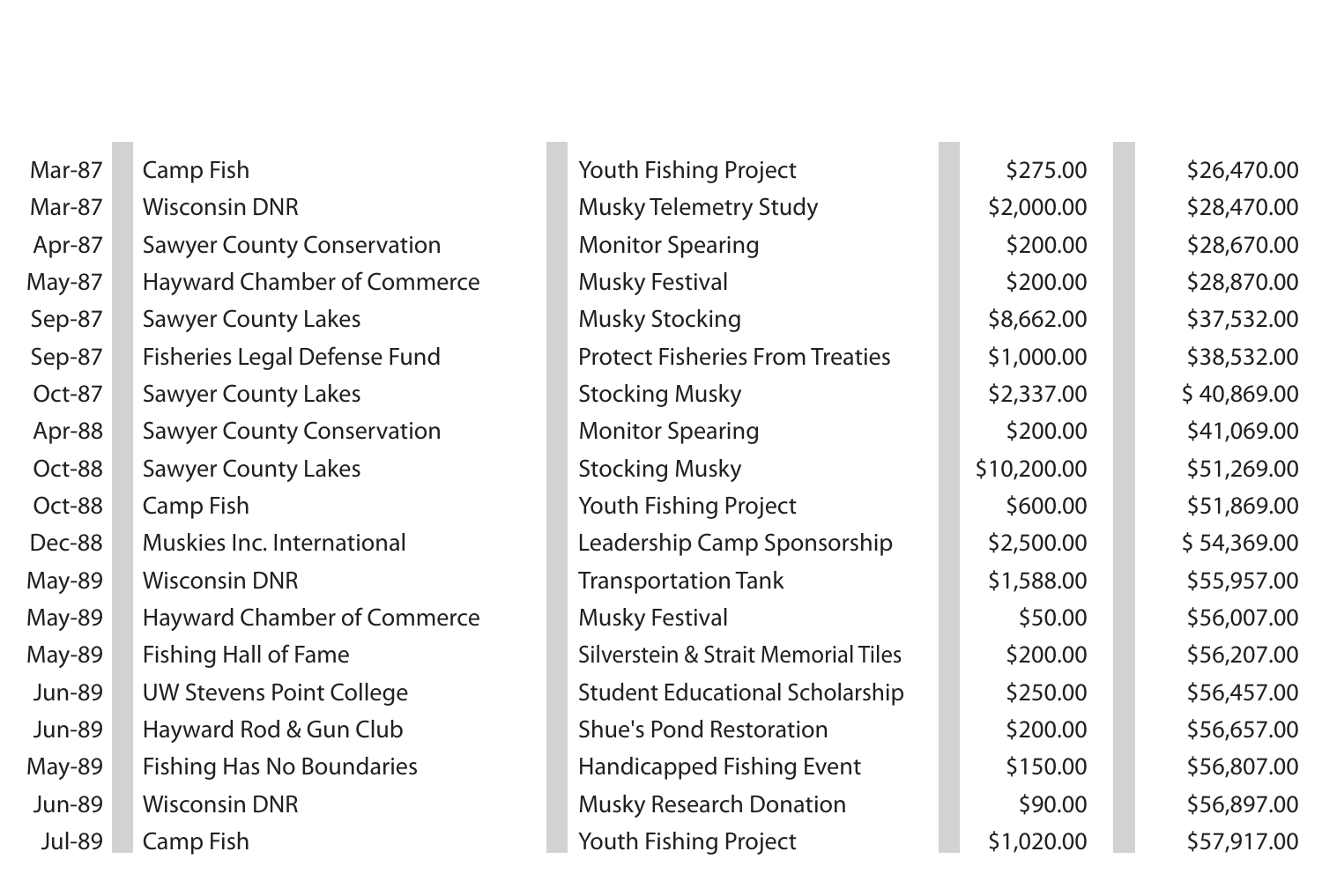| Oct-89        | <b>Sawyer County Lakes</b>              | <b>Musky Stocking</b>                      | \$14,661.00 | \$72,578.00  |
|---------------|-----------------------------------------|--------------------------------------------|-------------|--------------|
| Apr-90        | <b>Fishing Has No Boundaries</b>        | <b>Handicapped Fishing Event</b>           | \$100.00    | \$72,678.00  |
| <b>Jul-90</b> | Camp Fish                               | Youth Fishing Project                      | \$1,020.00  | \$73,698.00  |
| Sep-90        | First Wisc. Chapter - M.I.              | <b>Fish Rearing</b>                        | \$1,000.00  | \$74,698.00  |
| Oct-90        | <b>Sawyer County Lakes</b>              | <b>Stocking Musky</b>                      | \$9,747.00  | \$84,445.00  |
| Dec-90        | <b>Sawyer County Rec. Ass.</b>          | <b>Sawyer County Fishing Project</b>       | \$200.00    | \$84,645.00  |
| Jan-91        | No Mining Defense Fund                  | <b>Mining Ban</b>                          | \$200.00    | \$84,845.00  |
| Jan-91        | <b>Wisconsin DNR</b>                    | <b>Fish Rearing (Spooner Hatchery)</b>     | \$2,000.00  | \$86,845.00  |
| Apr-91        | <b>Fishing Has No Boundaries</b>        | <b>Handicapped Fishing Event</b>           | \$100.00    | \$86,945.00  |
| Jul-91        | Camp Fish                               | <b>Youth Fishing Project</b>               | \$1,020.00  | \$87,965.00  |
| Aug-91        | <b>UW Stevens Point College Student</b> | <b>Educational Scholarship</b>             | \$700.00    | \$88,665.00  |
| Sep-91        | 1st Wisc. Chapter - M.I.                | <b>Fish Rearing</b>                        | \$3,000.00  | \$91,665.00  |
| Sep-91        | <b>Sawyer County Lakes</b>              | <b>Stocking Musky</b>                      | \$7,000.00  | \$98,665.00  |
| Feb-92        | <b>Fishing Has No Boundaries</b>        | <b>Reels for Handicapped Fishing Event</b> | \$150.00    | \$98,815.00  |
| <b>Jun-92</b> | <b>Sawyer County Lakes</b>              | <b>Stocking Musky</b>                      | \$3,500.00  | \$102,315.00 |
| <b>Jun-92</b> | Lions Club                              | <b>Musky Festival</b>                      | \$150.00    | \$102,465.00 |
| Aug-92        | Hayward Rod & Gun                       | Kids' Event                                | \$50.00     | \$102,515.00 |
| Sep-92        | <b>Northland College Student</b>        | <b>Educational Scholarship</b>             | \$300.00    | \$102,815.00 |
| Oct-92        | <b>Sawyer County Lakes</b>              | <b>Musky Stocking</b>                      | \$7,500.00  | \$110,315.00 |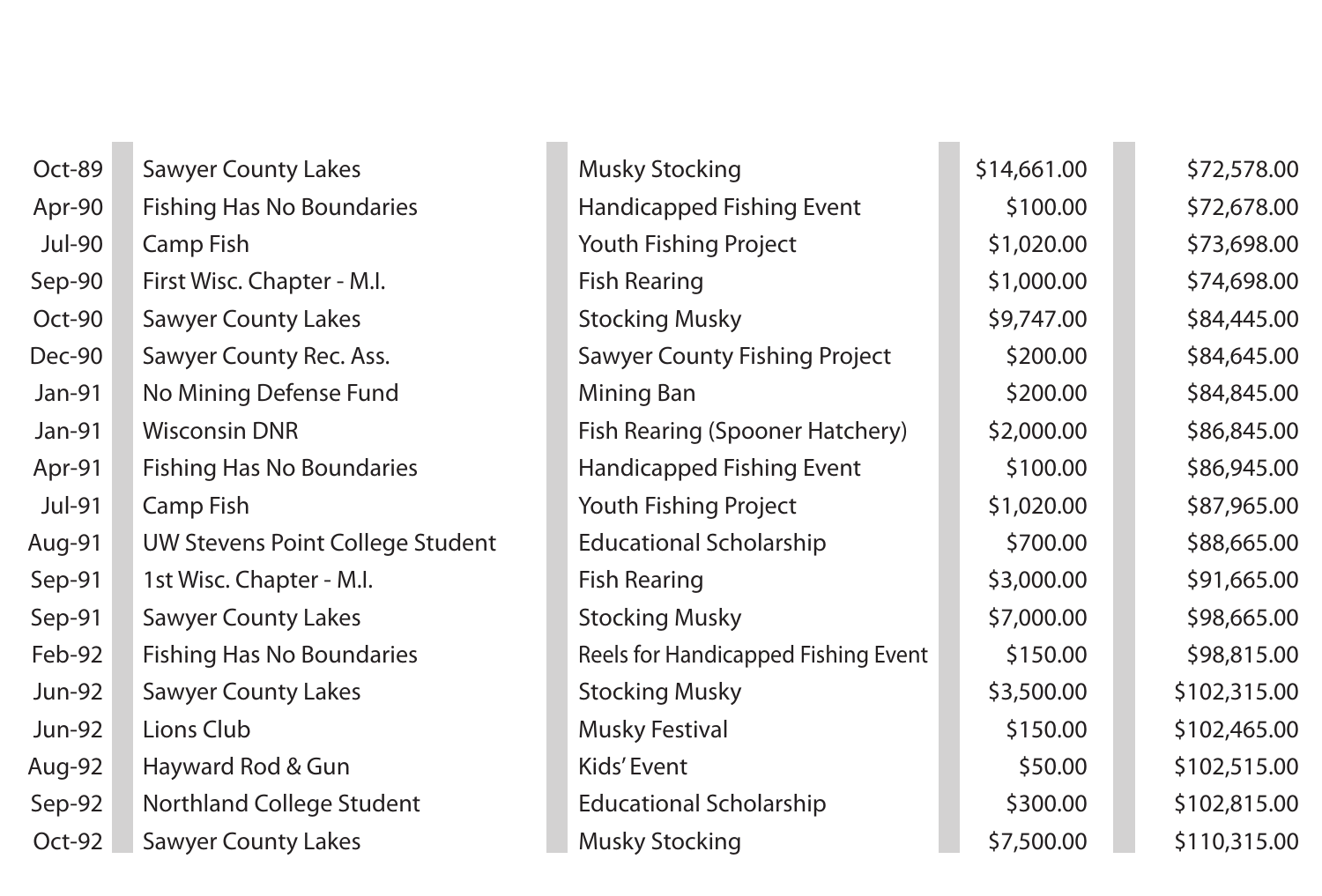|               |                                   |                                  |                  | <b>TOTAL</b>         |
|---------------|-----------------------------------|----------------------------------|------------------|----------------------|
| <b>DATE</b>   | <b>RECIPIENT</b>                  | <b>PROJECT</b>                   | <b>\$ AMOUNT</b> | <b>CONTRIBUTIONS</b> |
| Oct-92        | <b>Sawyer County Lakes</b>        | <b>Musky Stocking</b>            | \$3,000.00       | \$113,315.00         |
| Mar-93        | <b>Fish Tech Institute</b>        | <b>Youth Fishing Project</b>     | \$1,365.00       | \$114,680.00         |
| Apr-93        | <b>Fishing Has No Boundaries</b>  | <b>Handicapped Fishing Event</b> | \$500.00         | \$115,180.00         |
| May-93        | Lions Club                        | <b>Musky Festival</b>            | \$350.00         | \$115,530.00         |
| <b>Jul-93</b> | <b>Sawyer County Lakes</b>        | <b>Musky Stocking</b>            | \$2,250.00       | \$117,780.00         |
| Oct-93        | <b>College Students</b>           | <b>Scholarship Awards</b>        | \$1,000.00       | \$118,780.00         |
| <b>Nov-93</b> | <b>Sawyer County Lakes</b>        | <b>Musky Stocking</b>            | \$11,000.00      | \$129,780.00         |
| Jan-94        | Muskies Inc. International        | <b>Gil Hamm Memorial Fund</b>    | \$1,000.00       | \$130,780.00         |
| Mar-94        | <b>Fish Tech Institute</b>        | <b>Youth Fishing Project</b>     | \$200.00         | \$130,980.00         |
| Apr-94        | <b>Upper Great Plains Chapter</b> | <b>Musky Stocking</b>            | \$200.00         | \$131,180.00         |
| Apr-94        | <b>Fishing Has No Boundaries</b>  | <b>Handicapped Fishing Event</b> | \$500.00         | \$131,680.00         |
| <b>Jun-94</b> | <b>Walleyes For NW Wisconsin</b>  | <b>Donation and Membership</b>   | \$174.00         | \$131,854.00         |
| Jun-94        | Fish Tech Institute               | Youth Fishing Project            | \$403.00         | \$132,257.00         |
| <b>Jun-94</b> | <b>Fish Tech Institute</b>        | <b>Youth Fishing Project</b>     | \$100.00         | \$132,357.00         |
| Aug-94        | Lions Club                        | <b>Musky Festival</b>            | \$128.00         | \$132,485.00         |
| Oct-94        | <b>Sawyer County Lakes</b>        | <b>Musky Stocking</b>            | \$12,090.00      | \$144,575.00         |
| Jan-95        | <b>Chicagoland Muskie Hunters</b> | Donation                         | \$50.00          | \$144,625.00         |
| Jan-95        | Muskies Inc. International        | <b>Gil Hamm Memorial Fund</b>    | \$925.00         | \$145,550.00         |
| Feb-95        | <b>Fishing Has No Boundaries</b>  | <b>Handicapped Fishing Event</b> | \$500.00         | \$146,050.00         |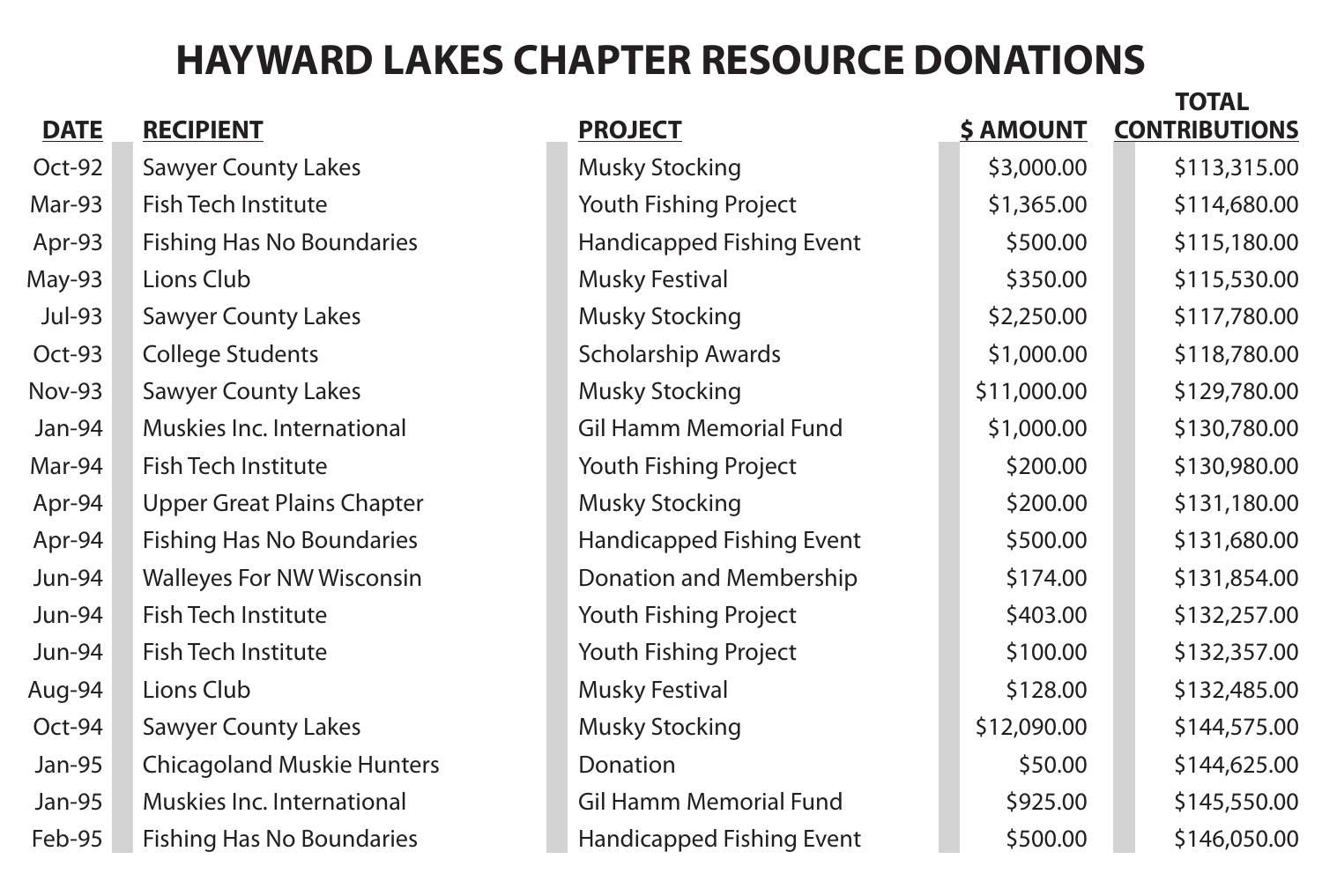| <b>Jun-95</b> | <b>Erik Lawry Memorial Park</b>         | <b>Youth Fishing Project</b>     | \$100.00    | \$146,150.00 |
|---------------|-----------------------------------------|----------------------------------|-------------|--------------|
| <b>Jun-95</b> | <b>UW Stevens Point College Student</b> | <b>Educational Scholarship</b>   | \$500.00    | \$146,650.00 |
| <b>Jul-95</b> | <b>Fishing Has No Boundaries</b>        | <b>Handicapped Fishing Event</b> | \$100.00    | \$146,750.00 |
| <b>Jul-95</b> | <b>Shrine Circus</b>                    | Donation                         | \$48.00     | \$146,798.00 |
| <b>Jul-95</b> | <b>Fish Tech Institute</b>              | <b>Youth Fishing Project</b>     | \$450.00    | \$147,248.00 |
| Jan-96        | <b>UW Stevens Point College Student</b> | <b>Educational Scholarship</b>   | \$500.00    | \$147,748.00 |
| Jan-96        | Wisc. DNR Anglers Club                  | Donation                         | \$300.00    | \$148,048.00 |
| Feb-96        | Muskies Inc. International              | <b>Gil Hamm Memorial Fund</b>    | \$947.00    | \$148,995.00 |
| May-96        | <b>Camp Lincoln</b>                     | <b>Youth Fishing Project</b>     | \$250.00    | \$149,245.00 |
| May-96        | <b>UW Stevens Point College Student</b> | <b>Educational Scholarship</b>   | \$500.00    | \$149,745.00 |
| <b>Jun-96</b> | <b>Trent University</b>                 | <b>Musky Research</b>            | \$3,000.00  | \$152,745.00 |
| <b>Jun-96</b> | <b>Camp Lincoln</b>                     | <b>Youth Fishing Project</b>     | \$565.00    | \$153,310.00 |
| <b>Jun-96</b> | <b>Camp Lincoln</b>                     | <b>Youth Fishing Project</b>     | \$565.00    | \$153,875.00 |
| Aug-96        | <b>Red River Valley Chapter</b>         | <b>Musky Stocking</b>            | \$40.00     | \$153,915.00 |
| Aug-96        | Lions Club                              | <b>Musky Festival</b>            | \$200.00    | \$154,115.00 |
| Oct-96        | Sawyer Co. Lakes                        | <b>Musky Stocking</b>            | \$15,000.00 | \$169,115.00 |
| Jan-97        | <b>Camp Lincoln Youth</b>               | <b>Fishing Project</b>           | \$20.00     | \$169,135.00 |
| Jan-97        | Muskies Inc. International              | <b>Gil Hamm Memorial Fund</b>    | \$900.00    | \$170,035.00 |
| Feb-97        | Chip Flowage Resort Assoc.              | <b>Crib Project</b>              | \$100.00    | \$170,135.00 |
|               |                                         |                                  |             |              |

| roject           | \$100.00    | \$146,150.00 |
|------------------|-------------|--------------|
| <b>nolarship</b> | \$500.00    | \$146,650.00 |
| ishing Event     | \$100.00    | \$146,750.00 |
|                  | \$48.00     | \$146,798.00 |
| roject           | \$450.00    | \$147,248.00 |
| <b>nolarship</b> | \$500.00    | \$147,748.00 |
|                  | \$300.00    | \$148,048.00 |
| orial Fund       | \$947.00    | \$148,995.00 |
| roject           | \$250.00    | \$149,245.00 |
| <b>nolarship</b> | \$500.00    | \$149,745.00 |
|                  | \$3,000.00  | \$152,745.00 |
| roject           | \$565.00    | \$153,310.00 |
| roject           | \$565.00    | \$153,875.00 |
|                  | \$40.00     | \$153,915.00 |
|                  | \$200.00    | \$154,115.00 |
|                  | \$15,000.00 | \$169,115.00 |
|                  | \$20.00     | \$169,135.00 |
| orial Fund       | \$900.00    | \$170,035.00 |
|                  | \$100.00    | \$170,135.00 |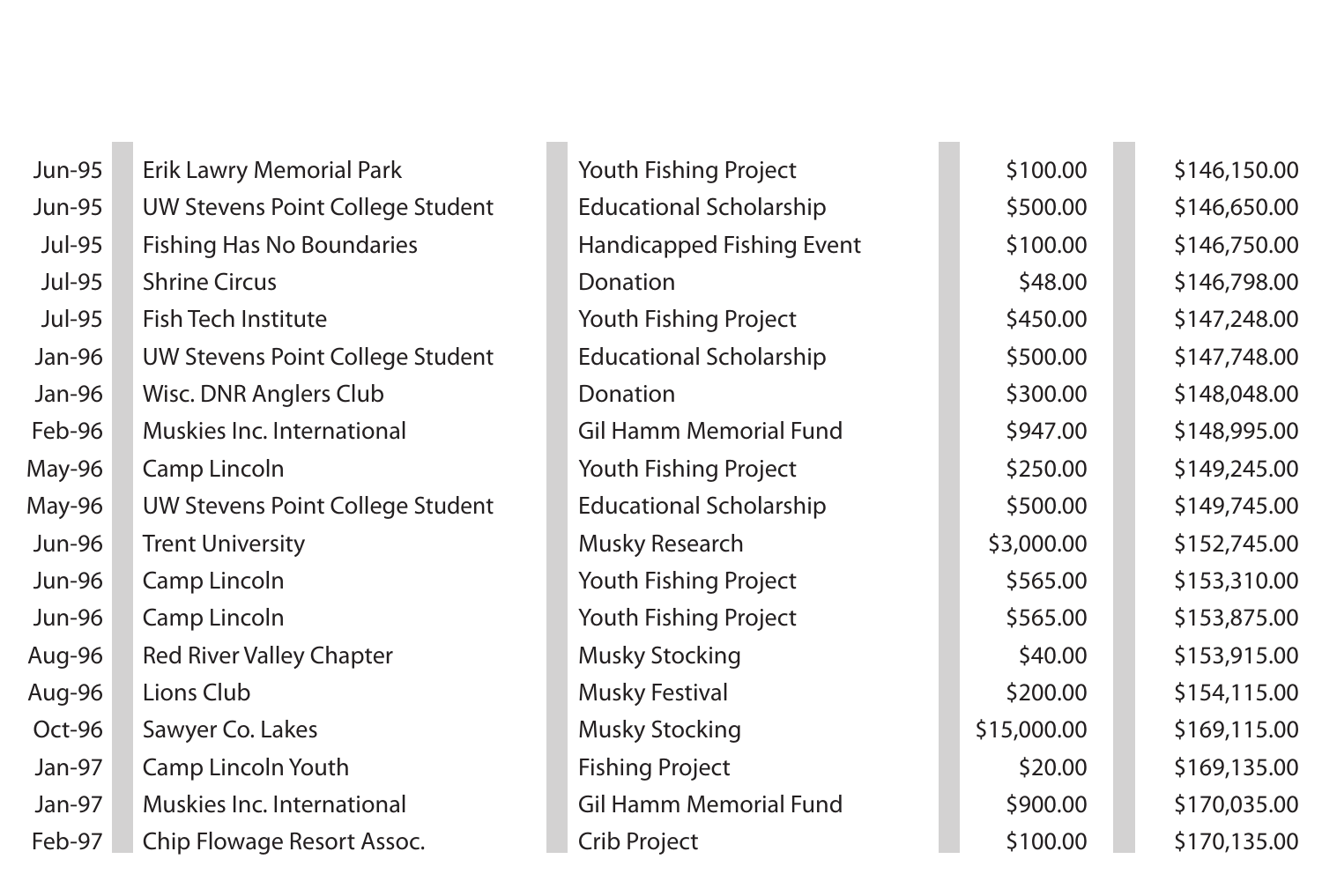| Mar-97        | <b>Camp Lincoln</b>              |
|---------------|----------------------------------|
| Apr-97        | <b>Camp Lincoln</b>              |
| May-97        | <b>Fishing Has No Boundaries</b> |
| <b>Jun-97</b> | <b>Camp Lincoln</b>              |
| Oct-97        | Sawyer Co. Lakes                 |
| Oct-97        | Sawyer Co. Lakes                 |
| <b>Nov-97</b> | <b>Town of Hayward</b>           |
| Jan-98        | <b>Camp Lincoln</b>              |
| Jan-98        | <b>Walleyes For NW Wisconsin</b> |
| Feb-98        | Muskies Inc. International       |
| Apr-98        | <b>Fishing Has No Boundaries</b> |
| May-98        | <b>College Students</b>          |
| May-98        | M.I. International               |
| Aug-98        | Youth Guide                      |
| Aug-98        | <b>Youth Guide</b>               |
| Sep-98        | <b>Chip Flowage Musky Study</b>  |
| Oct-98        | <b>Walleyes For NW Wisconsin</b> |
| Oct-98        | Youth Guide                      |
| Oct-98        | Sawyer Co. Lakes                 |

| Mar-97        | <b>Camp Lincoln</b>              | <b>Youth Fishing Project</b>        | \$300.00    | \$170,435.00 |
|---------------|----------------------------------|-------------------------------------|-------------|--------------|
| Apr-97        | <b>Camp Lincoln</b>              | <b>Youth Fishing Project</b>        | \$300.00    | \$170,735.00 |
| May-97        | <b>Fishing Has No Boundaries</b> | <b>Handicapped Fishing Event</b>    | \$300.00    | \$171,035.00 |
| <b>Jun-97</b> | <b>Camp Lincoln</b>              | <b>Youth Fishing Project</b>        | \$560.00    | \$171,595.00 |
| Oct-97        | Sawyer Co. Lakes                 | <b>Musky Stocking</b>               | \$10,000.00 | \$181,595.00 |
| Oct-97        | Sawyer Co. Lakes                 | <b>Musky Stocking</b>               | \$1,015.00  | \$182,610.00 |
| <b>Nov-97</b> | <b>Town of Hayward</b>           | <b>Round Lake Boat Landing</b>      | \$2,000.00  | \$184,610.00 |
| Jan-98        | <b>Camp Lincoln</b>              | <b>Youth Fishing Project</b>        | \$6.00      | \$184,616.00 |
| Jan-98        | <b>Walleyes For NW Wisconsin</b> | Club Membership                     | \$50.00     | \$184,666.00 |
| Feb-98        | Muskies Inc. International       | <b>Gil Hamm Memorial Fund</b>       | \$733.00    | \$185,399.00 |
| Apr-98        | <b>Fishing Has No Boundaries</b> | Donation                            | \$300.00    | \$185,699.00 |
| May-98        | <b>College Students</b>          | <b>Scholarship Awards</b>           | \$1,000.00  | \$186,699.00 |
| May-98        | M.I. International               | <b>Research - Cleithrum Project</b> | \$300.00    | \$186,999.00 |
| Aug-98        | <b>Youth Guide</b>               | <b>Guide Winner - Kids' Day</b>     | \$230.00    | \$187,229.00 |
| Aug-98        | <b>Youth Guide</b>               | <b>Guide Winner - Kids' Day</b>     | \$200.00    | \$187,429.00 |
| Sep-98        | <b>Chip Flowage Musky Study</b>  | <b>Musky Research</b>               | \$1,500.00  | \$188,929.00 |
| Oct-98        | <b>Walleyes For NW Wisconsin</b> | Donation                            | \$150.00    | \$189,079.00 |
| Oct-98        | <b>Youth Guide</b>               | <b>Guide Winner - Kids' Day</b>     | \$240.00    | \$189,319.00 |
| Oct-98        | Sawyer Co. Lakes                 | <b>Musky Stocking</b>               | \$7,500.00  | \$196,819.00 |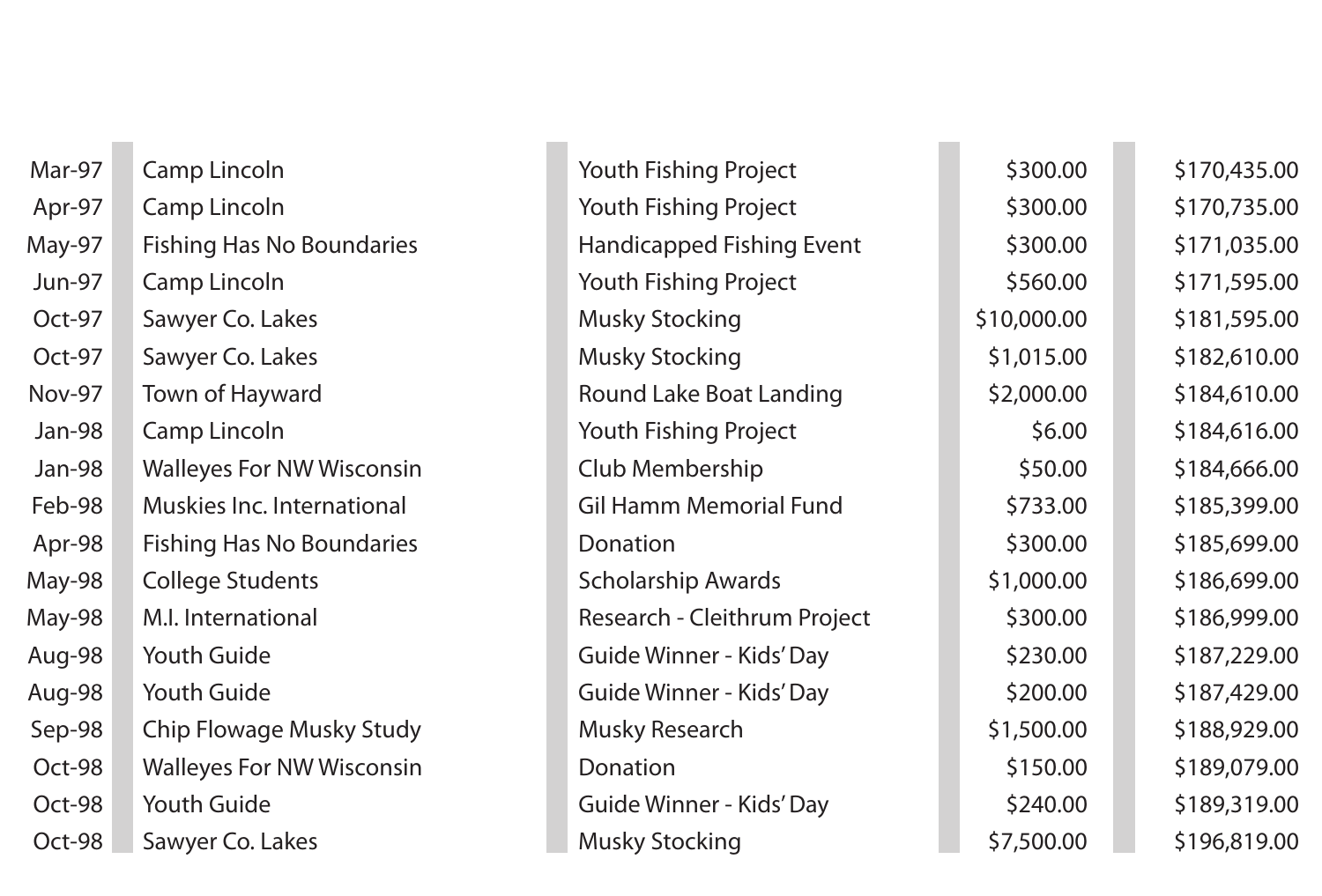|                                         |                                        |                  | IUIAL                |
|-----------------------------------------|----------------------------------------|------------------|----------------------|
| <b>RECIPIENT</b>                        | <b>PROJECT</b>                         | <b>\$ AMOUNT</b> | <b>CONTRIBUTIONS</b> |
| <b>UW Stevens Point College Student</b> | <b>Educational Scholarship</b>         | \$500.00         | \$197,319.00         |
| <b>Walleyes For NW Wisconsin</b>        | <b>Donation and Membership</b>         | \$75.00          | \$197,394.00         |
| <b>Youth Guide</b>                      | <b>Guide Winner - Kids' Day Prizes</b> | \$200.00         | \$197,594.00         |
| <b>Fishing Has No Boundaries</b>        | <b>Handicapped Fishing Event</b>       | \$300.00         | \$197,894.00         |
| <b>College Students</b>                 | <b>Scholarship Awards</b>              | \$1,000.00       | \$198,894.00         |
| <b>Youth Guides</b>                     | <b>Guide's - Kids' Day Prizes</b>      | \$520.00         | \$199,414.00         |
| Couderay Lakes Assoc.                   | <b>Clean Water Fund</b>                | \$970.00         | \$200,384.00         |
| Live Bait Study - Chippewa Flowage      | <b>Musky Research</b>                  | \$1,750.00       | \$202,134.00         |
| Stocking                                | Sawyer Co. Lakes                       | \$8,000.00       | \$210,134.00         |
| Live Bait Study - Chip Flow.            | <b>Musky Research</b>                  | \$2,500.00       | \$212,634.00         |
| Muskies Inc. International              | <b>Gil Hamm Memorial Fund</b>          | \$635.00         | \$213,269.00         |
| Lake Pewaukee Musky Study               | <b>Musky Research</b>                  | \$500.00         | \$213,769.00         |
| <b>Walleyes For NW Wisconsin</b>        | <b>Donation and Membership</b>         | \$150.00         | \$213,919.00         |
| Lax Taxidermy                           | <b>Release Contest Prize</b>           | \$1,480.00       | \$215,399.00         |
| <b>Fishing Hall of Fame</b>             | Membership                             | \$100.00         | \$215,499.00         |
| <b>Fishing Has No Boundaries</b>        | <b>Handicapped Fishing Event</b>       | \$325.00         | \$215,824.00         |
| <b>UW Stevens Point College Student</b> | <b>Educational Scholarship</b>         | \$500.00         | \$216,324.00         |
| <b>Lions Club Fishing Contest</b>       | <b>Release Prize</b>                   | \$400.00         | \$216,724.00         |
| Three Rivers Muskies Inc.               | <b>Musky Restoration Fund</b>          | \$200.00         | \$216,924.00         |
|                                         |                                        |                  |                      |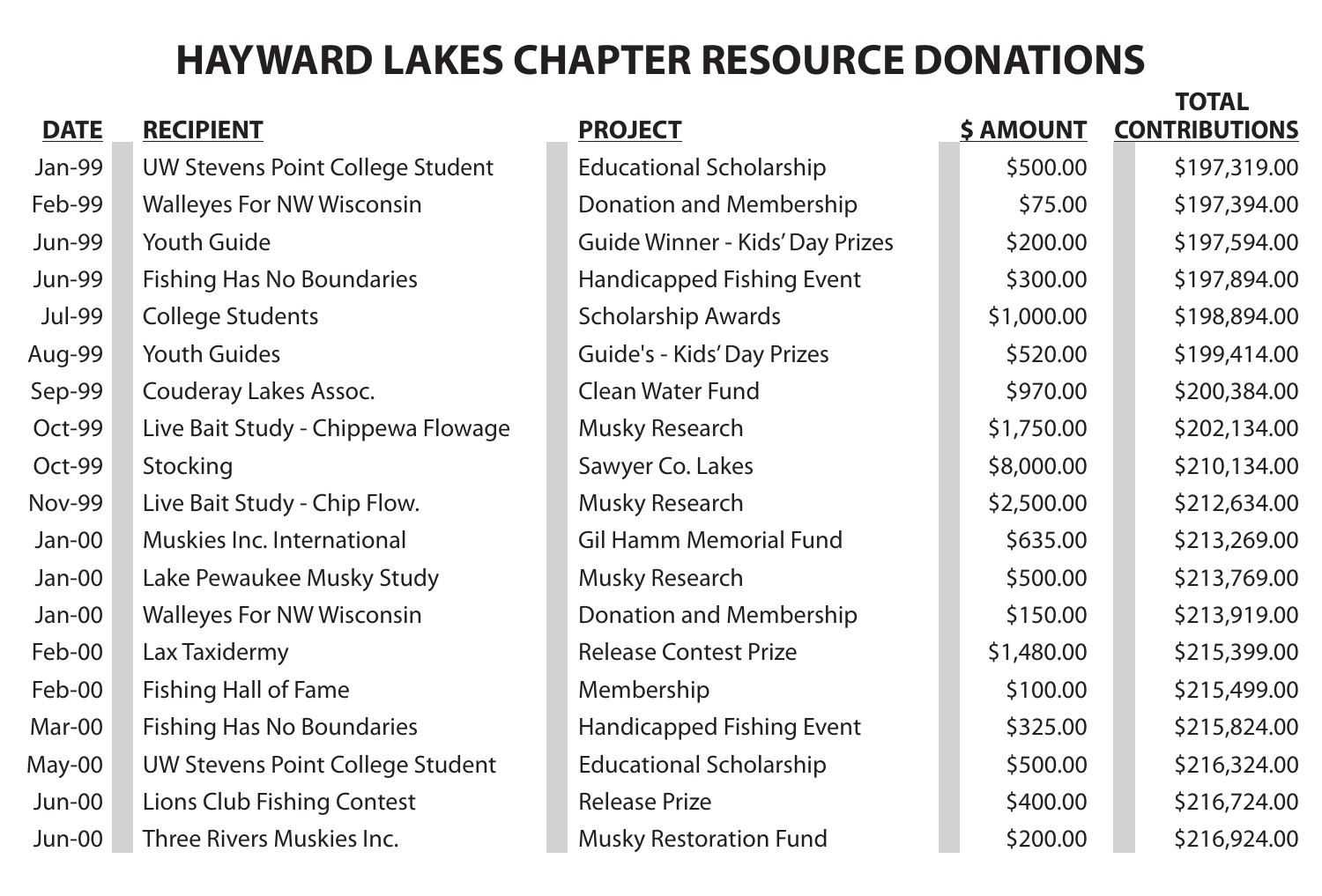| $Jul-00$      | <b>UW Stevens Point College Stuc</b> |
|---------------|--------------------------------------|
| $Jul-00$      | <b>UW Stevens Point College Stuc</b> |
| Aug-00        | <b>Muskies Inc. Hayward Youth</b>    |
| Oct-00        | <b>Hayward Lakes</b>                 |
| $Nov-00$      | <b>WI Council of Sport Fishing</b>   |
| <b>Nov-00</b> | <b>Clear Lake Association</b>        |
| $Jan-01$      | <b>Walleyes For NW Wisconsin</b>     |
| Mar-01        | Lax Taxidermy                        |
| Apr-01        | <b>WI Council of Sport Fishing</b>   |
| Apr-01        | <b>Muskies Inc. International</b>    |
| May-01        | Musky 101                            |
| $Jun-01$      | <b>UW Stevens Point College Stuc</b> |
| $Jun-01$      | <b>Lions Club Fishing Contest</b>    |
| $Jun-01$      | <b>Fishing Has No Boundaries</b>     |
| Aug-01        | <b>Muskies Inc. Hayward Youth</b>    |
| Oct-01        | Kaleeps Fish Farm                    |
| Apr-02        | <b>Fishing Has No Boundaries</b>     |
| Apr-02        | <b>Fishing Hall of Fame</b>          |
| Apr-02        | Lions Club                           |

| Jul-00        | UW Stevens Point College Student        | <b>Educational Scholarship</b>   | \$500.00   | \$217,424.00 |
|---------------|-----------------------------------------|----------------------------------|------------|--------------|
| Jul-00        | <b>UW Stevens Point College Student</b> | <b>Educational Scholarship</b>   | \$500.00   | \$217,924.00 |
| Aug-00        | Muskies Inc. Hayward Youth              | <b>Kids' Fishing Day</b>         | \$1,560.00 | \$219,484.00 |
| Oct-00        | <b>Hayward Lakes</b>                    | <b>Musky Stocking</b>            | \$30.00    | \$219,514.00 |
| <b>Nov-00</b> | <b>WI Council of Sport Fishing</b>      | <b>Organization Membership</b>   | \$7,360.00 | \$226,874.00 |
| Nov-00        | <b>Clear Lake Association</b>           | <b>Donation for Weed Control</b> | \$500.00   | \$227,374.00 |
| $Jan-01$      | <b>Walleyes For NW Wisconsin</b>        | Donation to Walleye Club         | \$150.00   | \$227,524.00 |
| Mar-01        | Lax Taxidermy                           | <b>Prize for Release Contest</b> | \$1,209.00 | \$228,733.00 |
| Apr-01        | <b>WI Council of Sport Fishing</b>      | <b>Organization Membership</b>   | \$30.00    | \$228,763.00 |
| Apr-01        | Muskies Inc. International              | <b>Gil Hamm Memorial Fund</b>    | \$275.00   | \$229,038.00 |
| May-01        | Musky 101                               | Donation to Musky Club           | \$25.00    | \$229,063.00 |
| $Jun-01$      | <b>UW Stevens Point College Student</b> | <b>Educational Scholarship</b>   | \$500.00   | \$229,563.00 |
| $Jun-01$      | <b>Lions Club Fishing Contest</b>       | <b>Release Prize</b>             | \$200.00   | \$229,763.00 |
| $Jun-01$      | <b>Fishing Has No Boundaries</b>        | <b>Handicapped Fishing Event</b> | \$125.00   | \$229,888.00 |
| Aug-01        | <b>Muskies Inc. Hayward Youth</b>       | Kids' Fishing Day                | \$1,115.00 | \$231,003.00 |
| Oct-01        | Kaleeps Fish Farm                       | <b>Musky Stocking</b>            | \$3,700.00 | \$234,703.00 |
| Apr-02        | <b>Fishing Has No Boundaries</b>        | <b>Handicapped Fishing Event</b> | \$225.00   | \$234,928.00 |
| Apr-02        | <b>Fishing Hall of Fame</b>             | <b>Membership &amp; Donation</b> | \$250.00   | \$235,178.00 |
| Apr-02        | Lions Club                              | <b>Musky Festival</b>            | \$200.00   | \$235,378.00 |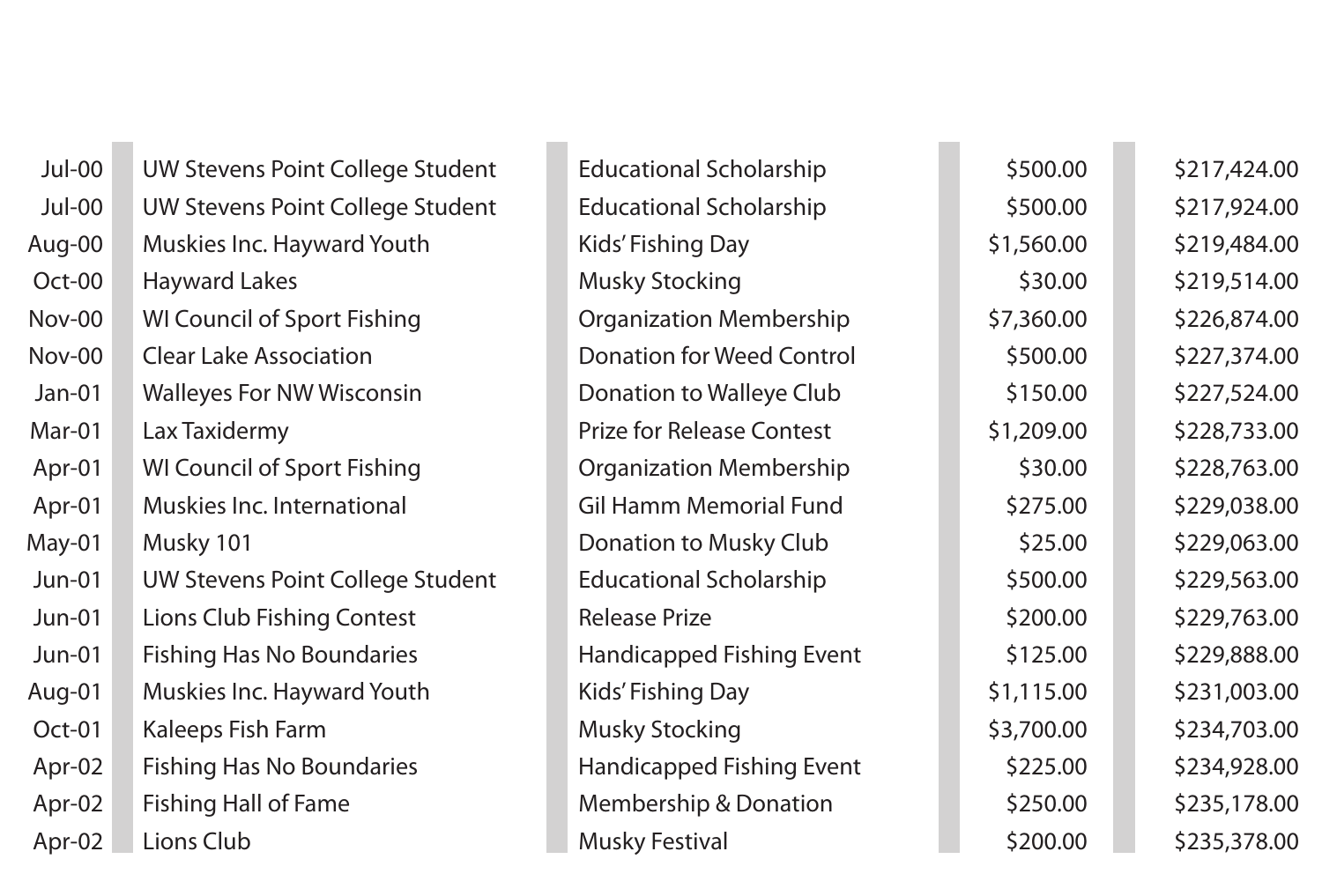| Apr-02   | Muskies Inc. International                  |
|----------|---------------------------------------------|
| Aug-02   | Muskies Inc. Hayward Youth                  |
| Sep-02   | <b>UW Stevens Point College</b>             |
| Oct-02   | Kaleep Fish Farm                            |
| May-03   | Muskies Inc. International                  |
| May-03   | <b>Fishing Hall of Fame</b>                 |
| May-03   | <b>Fishing Has No Boundaries</b>            |
| May-03   | <b>Muskies Inc. International</b>           |
| $Jun-03$ | <b>UW Stevens Point College</b>             |
| $Jul-03$ | <b>Muskies Inc. Hayward Youth</b>           |
| Aug-03   | <b>Wisconsin Chapters of Muskies Inc.</b>   |
| Sep-03   | <b>Couderay Waters Land Trust Wild Land</b> |
| Sep-03   | <b>Muskies Inc. International</b>           |
| Oct-03   | <b>Kaleep Fish Farms</b>                    |
| May-04   | <b>Fishing Has No Boundaries</b>            |
| May-04   | <b>Fishing Hall of Fame</b>                 |
| May-04   | Wisconsin College Student                   |
| Jul-04   | Muskies Inc. Hayward Youth                  |
| Sep-04   | Kaleeps Fish Farm                           |

| Apr-02   | Muskies Inc. International                  | <b>Gil Hamm Memorial Fund</b>          | \$410.00   | \$235,788.00 |
|----------|---------------------------------------------|----------------------------------------|------------|--------------|
| Aug-02   | Muskies Inc. Hayward Youth                  | Kids' Fishing Day                      | \$938.00   | \$236,726.00 |
| Sep-02   | <b>UW Stevens Point College</b>             | <b>Student Educational Scholarship</b> | \$500.00   | \$237,226.00 |
| Oct-02   | Kaleep Fish Farm                            | <b>Musky Stocking</b>                  | \$5,100.00 | \$242,326.00 |
| May-03   | Muskies Inc. International                  | <b>ATV Fundraising Raffle</b>          | \$3,154.00 | \$245,480.00 |
| May-03   | <b>Fishing Hall of Fame</b>                 | <b>Membership &amp; Donation</b>       | \$250.00   | \$245,730.00 |
| May-03   | <b>Fishing Has No Boundaries</b>            | <b>Membership &amp; Donation</b>       | \$100.00   | \$245,830.00 |
| May-03   | Muskies Inc. International                  | <b>Gil Hamm Memorial Fund</b>          | \$613.00   | \$246,443.00 |
| $Jun-03$ | <b>UW Stevens Point College</b>             | <b>Student Educational Scholarship</b> | \$500.00   | \$246,943.00 |
| $Jul-03$ | Muskies Inc. Hayward Youth                  | <b>Kids' Fishing Day</b>               | \$1,154.00 | \$248,097.00 |
| Aug-03   | <b>Wisconsin Chapters of Muskies Inc.</b>   | <b>Membership Dues</b>                 | \$80.00    | \$248,177.00 |
| Sep-03   | <b>Couderay Waters Land Trust Wild Land</b> | Purchase on Chippewa Flowage           | \$900.00   | \$249,077.00 |
| Sep-03   | Muskies Inc. International                  | <b>Calendar Fund Raiser</b>            | \$214.00   | \$249,291.00 |
| Oct-03   | <b>Kaleep Fish Farms</b>                    | <b>Musky Stocking</b>                  | \$6,100.00 | \$255,391.00 |
| May-04   | <b>Fishing Has No Boundaries</b>            | <b>Membership &amp; Donation</b>       | \$225.00   | \$255,616.00 |
| May-04   | <b>Fishing Hall of Fame</b>                 | <b>Membership &amp; Donation</b>       | \$250.00   | \$255,866.00 |
| May-04   | <b>Wisconsin College Student</b>            | <b>Educational Scholarship</b>         | \$500.00   | \$256,366.00 |
| $Jul-04$ | Muskies Inc. Hayward Youth                  | Kids' Fishing Day                      | \$844.00   | \$257,210.00 |
| Sep-04   | Kaleeps Fish Farm                           | <b>Musky Stocking</b>                  | \$6,000.00 | \$263,210.00 |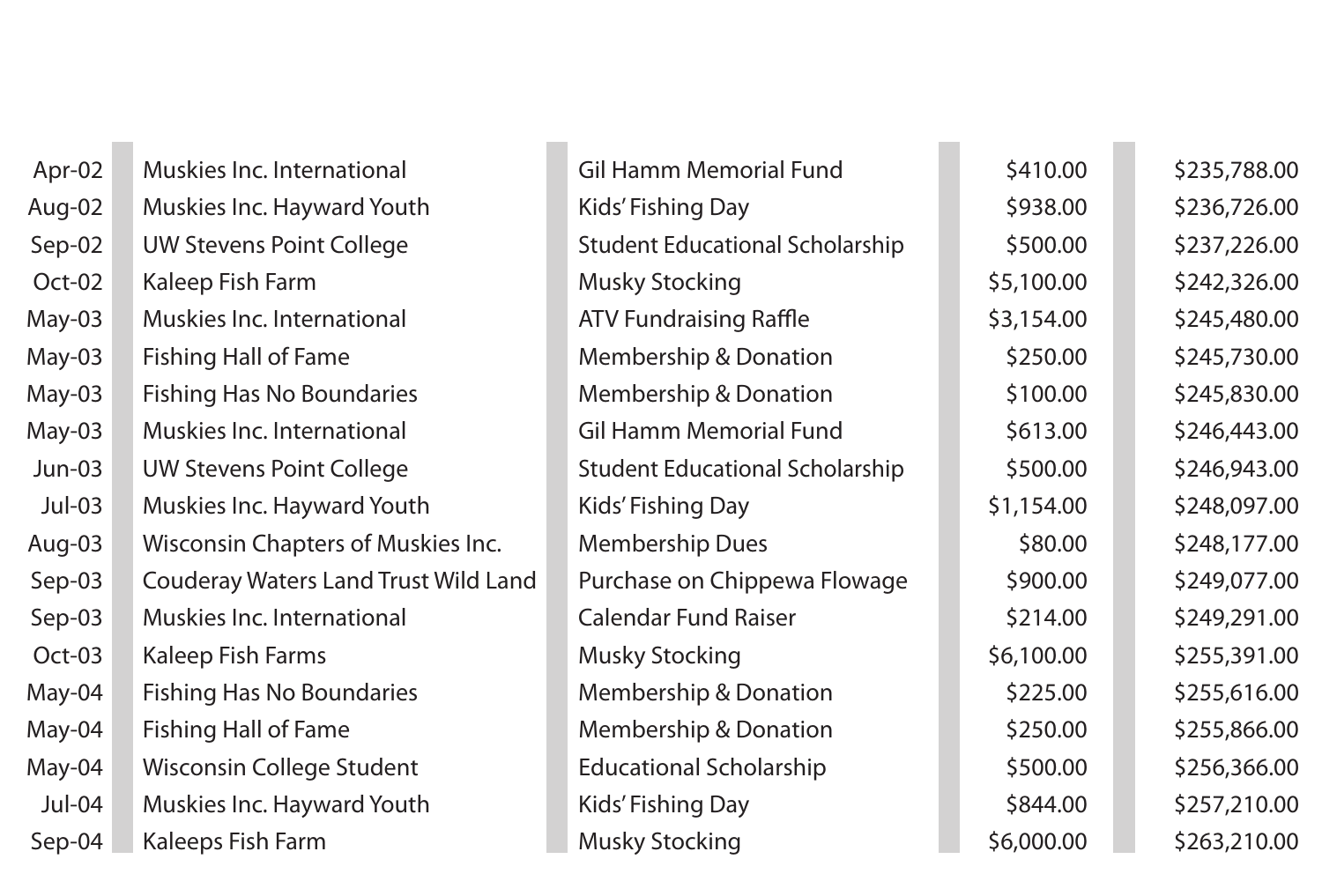|             |                                            |                                      |                  | IVIAL                |
|-------------|--------------------------------------------|--------------------------------------|------------------|----------------------|
| <b>DATE</b> | <b>RECIPIENT</b>                           | <b>PROJECT</b>                       | <b>\$ AMOUNT</b> | <b>CONTRIBUTIONS</b> |
| Dec-04      | Muskies Inc. International                 | <b>Gil Hamm Memorial Fund</b>        | \$600.00         | \$263,810.00         |
| Jan-05      | <b>Fishing Has No Boundaries</b>           | <b>Donation for Wildlife Print</b>   | \$500.00         | \$264,310.00         |
| Feb-05      | <b>College Student</b>                     | <b>Scholarship Award</b>             | \$500.00         | \$264,810.00         |
| Mar-05      | <b>Wisconsin Musky Restoration Project</b> | <b>Improvement of Musky Genetics</b> | \$735.00         | \$265,545.00         |
| Mar-05      | <b>Couderay Waters Land Trust</b>          | Wild Land Purchase on Chip. Flow.    | \$500.00         | \$266,045.00         |
| Mar-05      | <b>Fishing Hall of Fame</b>                | <b>Membership &amp; Donation</b>     | \$250.00         | \$266,295.00         |
| Mar-05      | <b>Fishing Has No Boundaries</b>           | <b>Membership &amp; Donation</b>     | \$225.00         | \$266,520.00         |
| Mar-05      | <b>Muskies Inc. International</b>          | <b>Gil Hamm Memorial Fund</b>        | \$680.00         | \$267,200.00         |
| Apr-05      | <b>Fishing Hall of Fame</b>                | Membership & Donation                | \$400.00         | \$267,600.00         |
| Aug-05      | Muskies Inc. Hayward Youth                 | Kids' Fishing Day                    | \$621.00         | \$268,221.00         |
| Sep-05      | <b>Wisconsin Musky Restoration Project</b> | <b>Improvement of Musky Genetics</b> | \$765.00         | \$268,986.00         |
| Oct-05      | <b>Musky Symposium 2005</b>                | <b>Musky Symposium 2005</b>          | \$120.00         | \$269,106.00         |
| Oct-05      | <b>Grindstone Lake Association</b>         | Launch Ramp Replacement              | \$500.00         | \$269,606.00         |
| Feb-06      | <b>UW Stevens Point College Student</b>    | <b>Scholarship Award</b>             | \$1,000.00       | \$270,606.00         |
| Mar-06      | West Virginia Chapter Muskies, Inc.        | <b>Stocking Donation</b>             | \$150.00         | \$270,756.00         |
| Apr-06      | <b>Muskies Inc. International</b>          | <b>Gil Hamm Memorial Fund</b>        | \$1,000.00       | \$271,756.00         |
| Apr-06      | <b>Fishing Has No Boundaries</b>           | <b>Membership &amp; Donation</b>     | \$325.00         | \$272,081.00         |
| Apr-06      | Chippewa Flowage Island Project            | Purchase of Wild Land                | \$500.00         | \$272,581.00         |
| May-06      | <b>Wisconsin Musky Restoration Project</b> | <b>Improvement of Musky Genetics</b> | \$740.00         | \$273,321.00         |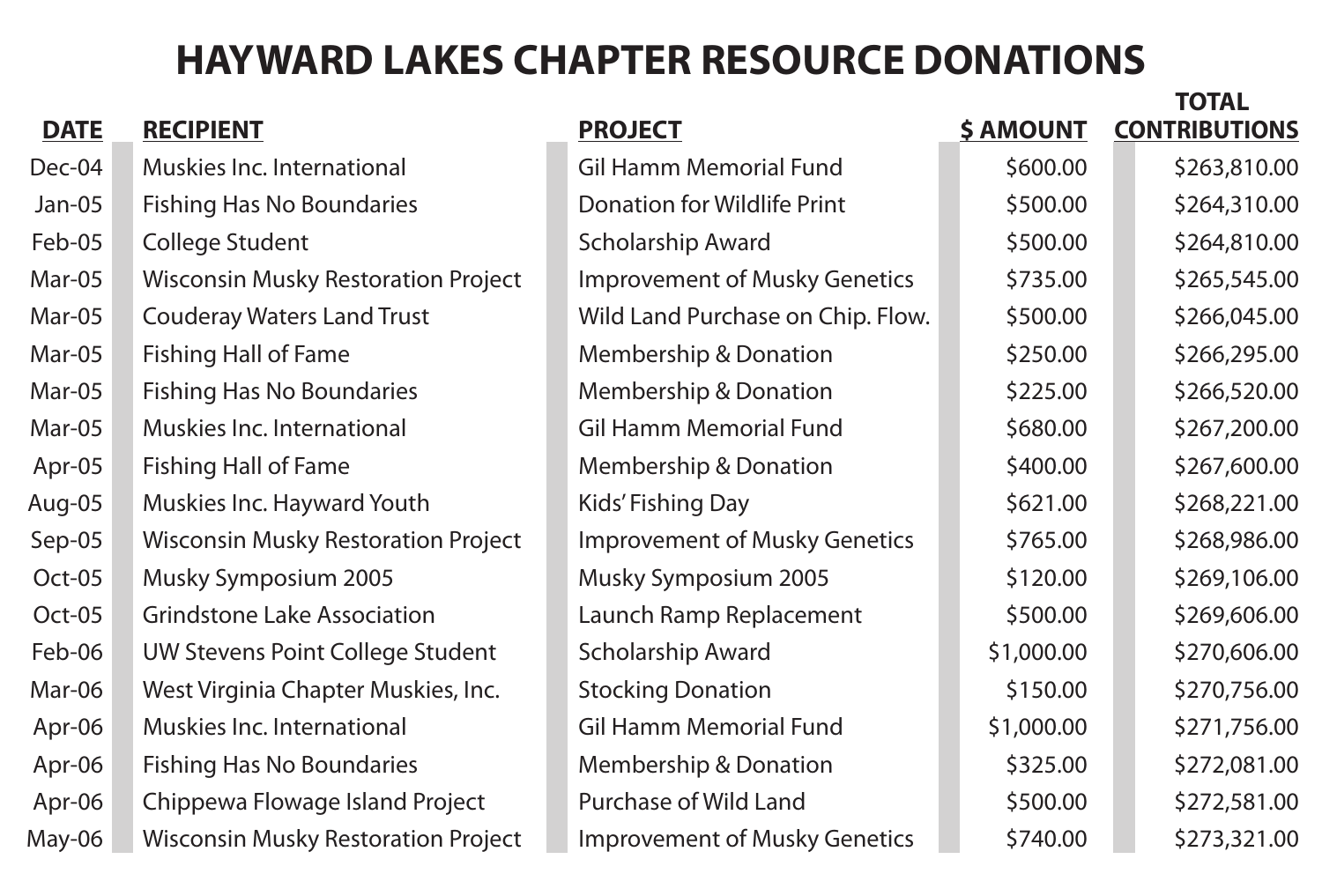| Muskies Inc. Hayward Youth              | Kids' Fishing Day                      | \$803.00    | \$274,124.00 |
|-----------------------------------------|----------------------------------------|-------------|--------------|
| Kaleeps Fish Farm                       | <b>Musky Stocking</b>                  | \$14,000.00 | \$288,124.00 |
| Lax Taxidermy                           | <b>Musky Festival Release Replica</b>  | \$225.00    | \$288,349.00 |
| <b>Kaleeps Fish Farm</b>                | <b>Musky Stocking</b>                  | \$2,100.00  | \$290,449.00 |
| <b>LCO Conservation</b>                 | <b>Musky Fingerling Food</b>           | \$500.00    | \$290,949.00 |
| UW Stevens Point College Student        | <b>Scholarship Award</b>               | \$1,000.00  | \$291,949.00 |
| <b>Pike Reduction Project</b>           | <b>Big Lac Court Oreilles Lake</b>     | \$4,706.00  | \$296,655.00 |
| <b>Fishing Hall of Fame</b>             | <b>Membership &amp; Donation</b>       | \$400.00    | \$297,055.00 |
| <b>Fishing Has No Boundaries</b>        | <b>Membership &amp; Donation</b>       | \$400.00    | \$297,455.00 |
| <b>Wisconsin Conservation Congress</b>  | <b>Donation to Meeting</b>             | \$100.00    | \$297,555.00 |
| <b>Hayward Lions Club</b>               | <b>Donation to Musky Fest</b>          | \$100.00    | \$297,655.00 |
| Muskies Inc. Hayward Youth              | Kids' Fishing Day                      | \$972.00    | \$298,627.00 |
| Lax Taxidermy                           | <b>Musky Festival Release Replica</b>  | \$270.00    | \$298,897.00 |
| <b>Fishing Hall of Fame</b>             | <b>Membership &amp; Donation</b>       | \$500.00    | \$299,397.00 |
| <b>Fishing Has No Boundaries</b>        | <b>Membership &amp; Donation</b>       | \$500.00    | \$299,897.00 |
| <b>UW Stevens Point College Student</b> | <b>Scholarship Award</b>               | \$1,000.00  | \$300,897.00 |
| <b>Hayward Lions Club</b>               | <b>Musky Fest. Rel. Contest Prizes</b> | \$100.00    | \$300,997.00 |
| Lax Taxidermy                           | Musky Fest. Rel. Contest Replica       | \$276.00    | \$301,273.00 |
| Muskies Inc. Hayward Youth              | Kids' Fishing Day                      | \$1,180.00  | \$302,453.00 |
|                                         |                                        |             |              |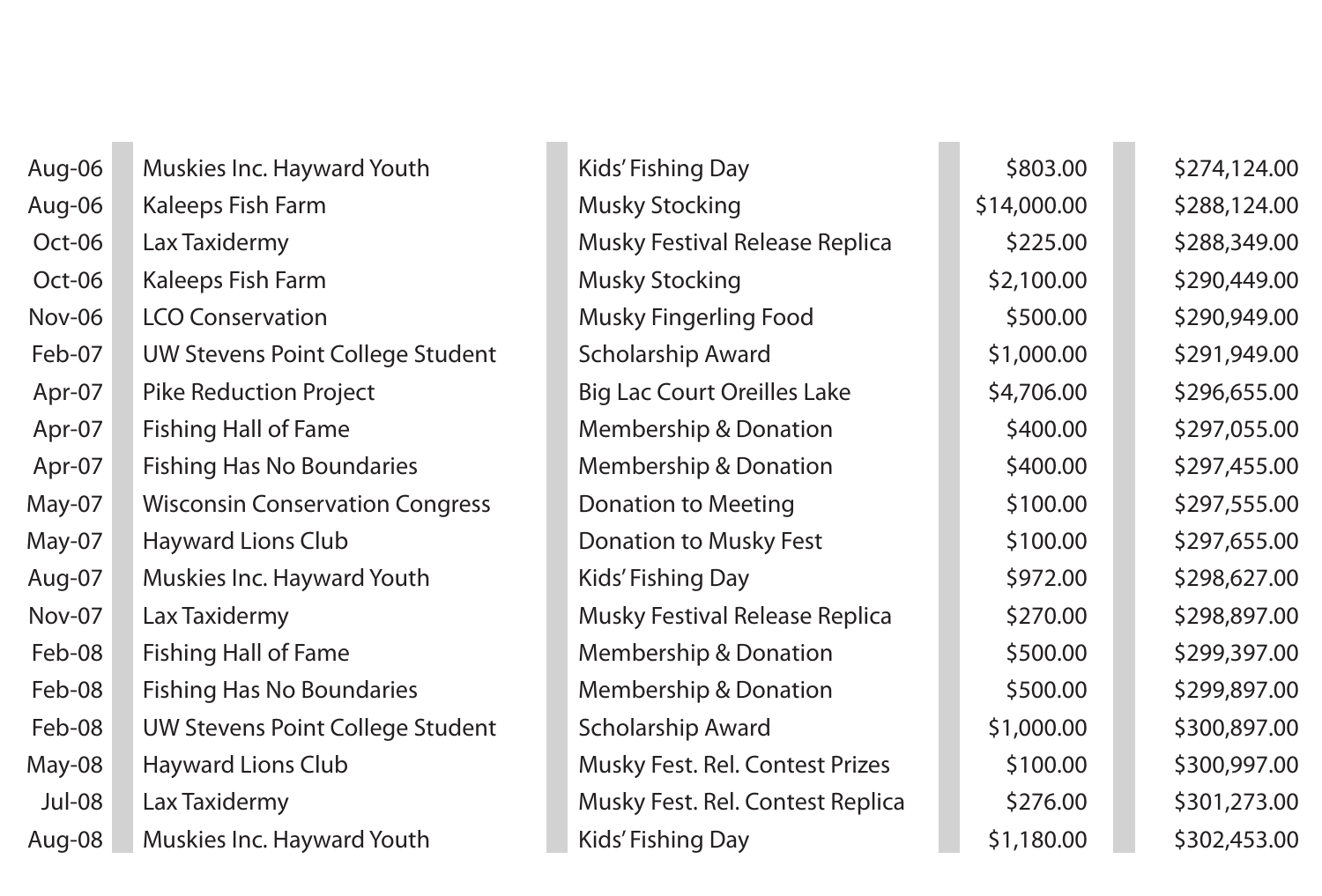| Sep-08        | Lake Namekagon Organization             | <b>Boat Checking for Invasives</b> | \$200.00    | \$302,653.00 |
|---------------|-----------------------------------------|------------------------------------|-------------|--------------|
| Oct-08        | Kaleeps Fish Farm                       | <b>Musky Stocking</b>              | \$18,580.00 | \$321,233.00 |
| Jan-09        | <b>Callahan Lake Association</b>        | <b>Milfoil Treatment</b>           | \$600.00    | \$321,833.00 |
| Jan-09        | <b>Fishing Has No Boundaries</b>        | <b>Membership &amp; Donation</b>   | \$600.00    | \$322,433.00 |
| Jan-09        | <b>Fishing Hall of Fame</b>             | <b>Membership &amp; Donation</b>   | \$600.00    | \$323,033.00 |
| Jan-09        | Muskies Inc. International              | <b>Gil Hamm Memorial Fund</b>      | \$1,395.00  | \$324,428.00 |
| Feb-09        | <b>UW Stevens Point College Student</b> | <b>Scholarship Award</b>           | \$1,000.00  | \$325,428.00 |
| Feb-09        | <b>LCO College Student</b>              | <b>Scholarship Award</b>           | \$1,000.00  | \$326,428.00 |
| Apr-09        | <b>Hayward Lions Club</b>               | <b>Musky Fest Release Prizes</b>   | \$100.00    | \$326,528.00 |
| Aug-09        | Muskies Inc. Hayward Youth              | Kids' Fishing Day                  | \$413.00    | \$326,941.00 |
| Sep-09        | Lake Namekagon Organization             | <b>Boat Checking for Invasives</b> | \$200.00    | \$327,141.00 |
| $Jan-10$      | Muskies Inc. International              | <b>Gil Hamm Memorial Fund</b>      | \$1,223.00  | \$328,364.00 |
| Feb-10        | <b>UW Stevens Point College Student</b> | <b>Scholarship Award</b>           | \$1,000.00  | \$329,364.00 |
| Feb-10        | <b>LCO College Student</b>              | <b>Scholarship Award</b>           | \$1,000.00  | \$330,364.00 |
| <b>Mar-10</b> | <b>Fishing Hall of Fame</b>             | <b>Membership &amp; Donation</b>   | \$600.00    | \$330,964.00 |
| $Jun-10$      | <b>Fishing Has No Boundaries</b>        | <b>Membership &amp; Donation</b>   | \$600.00    | \$331,564.00 |
| $Jun-10$      | <b>Hayward Lions Club</b>               | <b>Musky Fest Release Prizes</b>   | \$100.00    | \$331,664.00 |
| Jul-10        | <b>Wisconsin DNR</b>                    | <b>Fish Tag Readers</b>            | \$2,730.00  | \$334,394.00 |
| Aug-10        | <b>Muskies Inc. Hayward Youth</b>       | Kids' Fishing Day                  | \$1,646.00  | \$336,040.00 |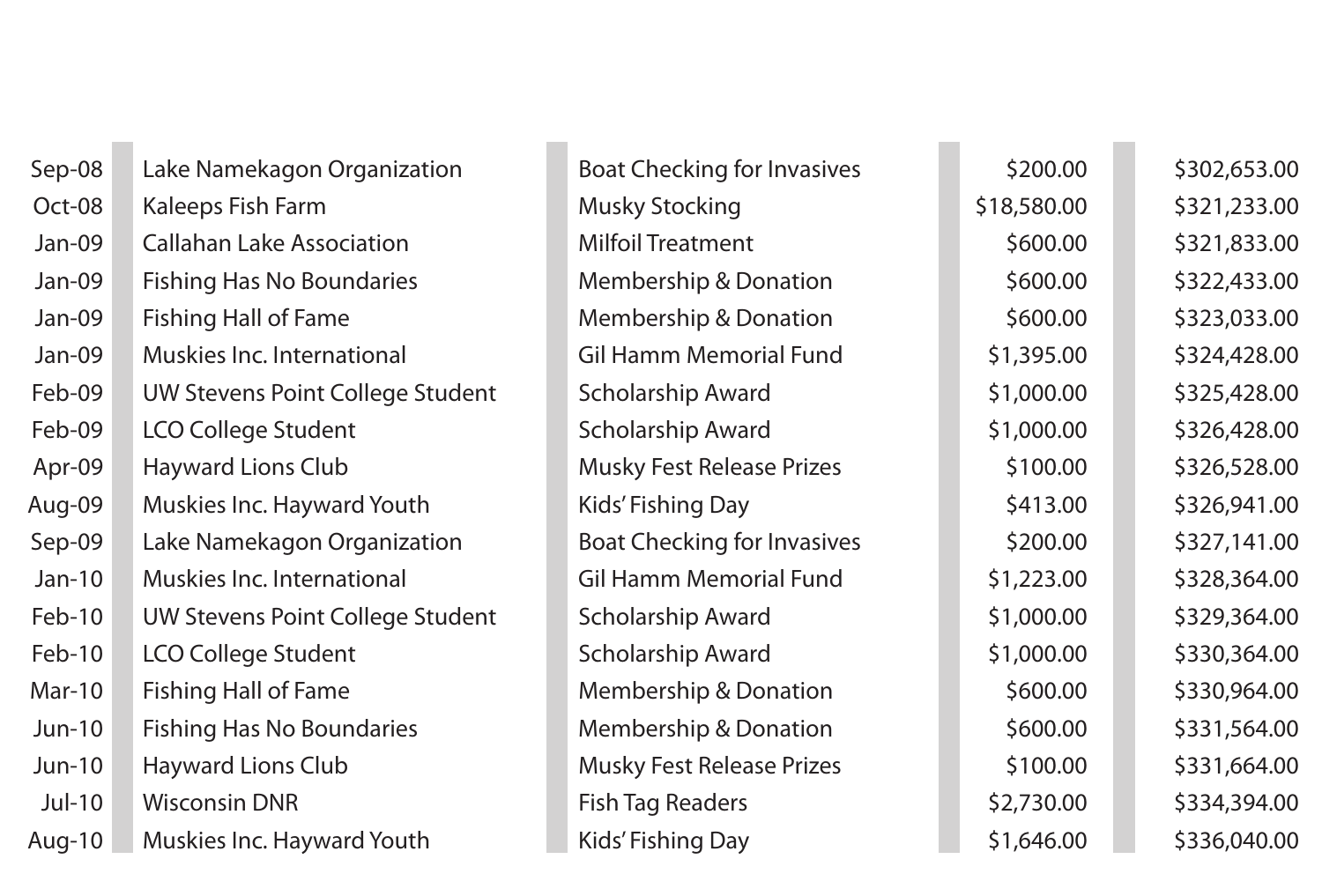|               |                                                  |                                      |                  | IVIAL                |
|---------------|--------------------------------------------------|--------------------------------------|------------------|----------------------|
| <b>DATE</b>   | <b>RECIPIENT</b>                                 | <b>PROJECT</b>                       | <b>\$ AMOUNT</b> | <b>CONTRIBUTIONS</b> |
| $Jan-11$      | <b>Musky Festival Replica</b>                    | <b>Hayward Musky Festival</b>        | \$412.00         | \$336,452.00         |
| $Jan-11$      | <b>LCO College Student</b>                       | <b>Scholarship Award</b>             | \$1,750.00       | \$338,202.00         |
| Mar-11        | <b>Fishing Has No Boundaries</b>                 | <b>Membership &amp; Donation</b>     | \$600.00         | \$338,802.00         |
| <b>Mar-11</b> | <b>Callahan Lake Association</b>                 | <b>Milfoil Eradication</b>           | \$600.00         | \$339,402.00         |
| $Apr-11$      | <b>Fishing Hall of Fame</b>                      | <b>Membership &amp; Donation</b>     | \$600.00         | \$340,002.00         |
| $Apr-11$      | UW Stevens Point College Student                 | <b>Scholarship Award</b>             | \$1,250.00       | \$341,252.00         |
| $Jul-11$      | <b>Hayward Lions Club</b>                        | <b>Musky Fest Release Prizes</b>     | \$100.00         | \$341,352.00         |
| $Jul-11$      | <b>SCOPE</b> (S.C. Outdoor Projects & Education) | <b>Youth Outdoor Event</b>           | \$50.00          | \$341,402.00         |
| Aug-11        | Muskies Inc. Hayward Youth                       | Kids' Fishing Day                    | \$1,587.00       | \$342,989.00         |
| Sep-11        | <b>Youth Conservation Alliance</b>               | Muskies Inc. Int. Kids' Fishing Day  | \$200.00         | \$343,189.00         |
| Sep-11        | Namakagon Lake Association                       | <b>Boat Checkers at Landings</b>     | \$200.00         | \$343,389.00         |
| <b>Oct-11</b> | <b>Gollon Fish Farms</b>                         | <b>Musky Stocking - Round Lake</b>   | \$14,250.00      | \$357,639.00         |
| Feb-12        | <b>Walleyes For Northwest Wisconsin</b>          | Kids Prizes for Ice Fishing Contest  | \$350            | \$357,989.00         |
| $Mar-12$      | <b>UW Stevens Point College Student</b>          | <b>Scholarship Award</b>             | \$1,500.00       | \$359,489.00         |
| Apr-12        | Muskies Inc. International                       | <b>Gil Hamm Memorial Fund</b>        | \$475.00         | \$359,964.00         |
| Apr-12        | <b>Fishing Hall of Fame</b>                      | Membership & Donation                | \$600.00         | \$360,564.00         |
| Apr-12        | <b>Fishing Has No Boundaries</b>                 | <b>Membership &amp; Donation</b>     | \$450.00         | \$361,014.00         |
| $Apr-12$      | <b>Operation Musky</b>                           | <b>Musky Outing for War Veterans</b> | \$500.00         | \$361,514.00         |
| Aug-12        | <b>Hayward Bass Club</b>                         | <b>Bass Club Kids' Fishing Day</b>   | \$100.00         | \$361,614.00         |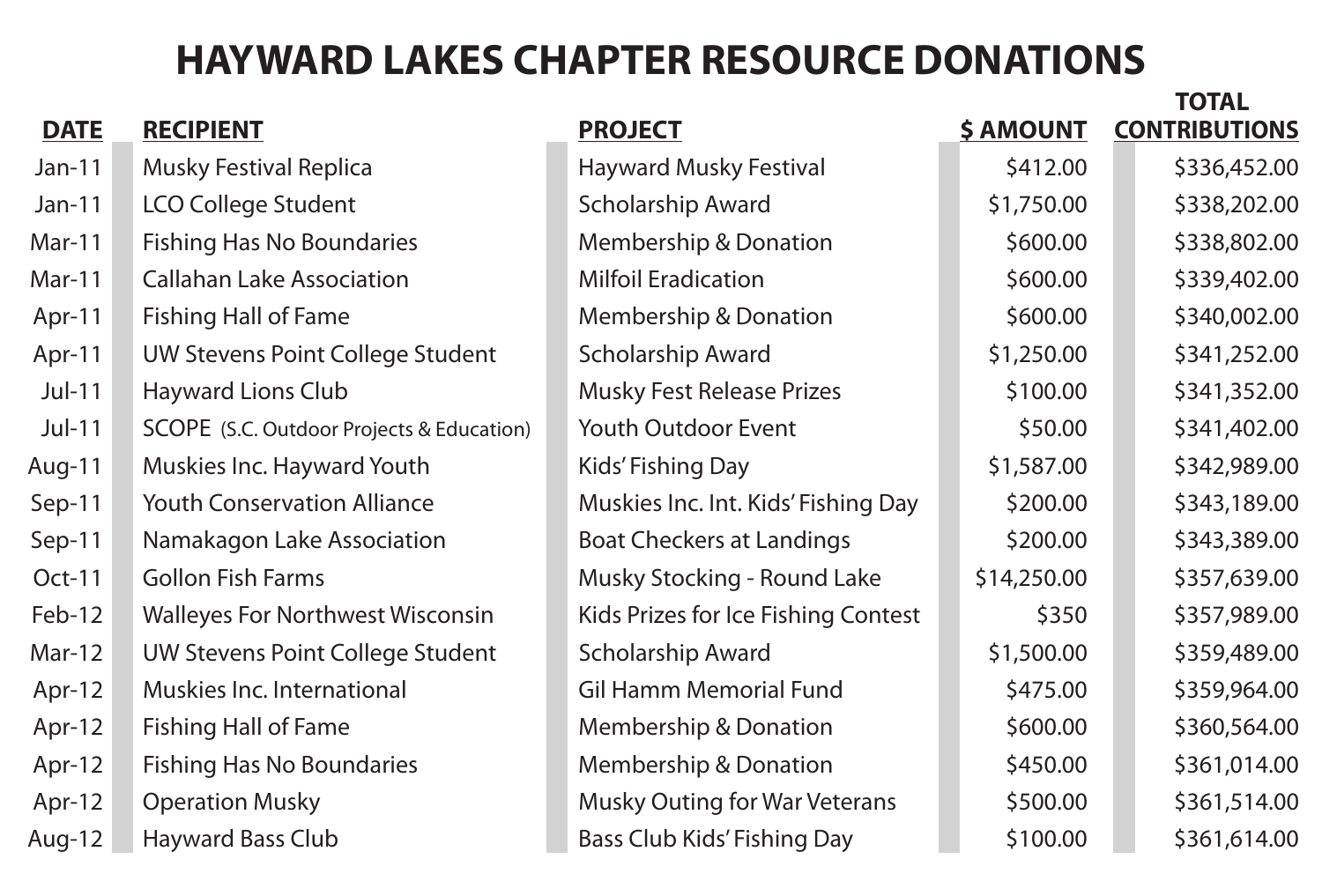| Aug-12        | <b>Muskies Inc. Hayward Youth</b>                | Kids' Fishing Day                     | \$1,329.00  | \$362,943.00 |
|---------------|--------------------------------------------------|---------------------------------------|-------------|--------------|
| Aug-12        | <b>SCOPE</b> (S.C. Outdoor Projects & Education) | <b>Youth Outdoor Event</b>            | \$200.00    | \$363,143.00 |
| Sep-12        | <b>Youth Conservation Alliance</b>               | Muskies Inc. Int. Kids' Fishing Day   | \$200.00    | \$363,343.00 |
| $Sep-12$      | <b>Gollon Fish Farms</b>                         | <b>Musky Stocking - Round Lake</b>    | \$12,000.00 | \$375,343.00 |
| <b>Nov-12</b> | <b>Victory Heights Lake Association</b>          | Pier Installation on LCO              | \$1,312.00  | \$376,655.00 |
| $Jan-13$      | <b>Walleyes For Northwest Wisconsin</b>          | Kids Prizes for Ice Fishing Contest   | \$350.00    | \$377,005.00 |
| <b>Mar-13</b> | <b>Muskies Inc. International</b>                | <b>Gil Hamm Memorial Fund</b>         | \$475.00    | \$377,480.00 |
| $May-13$      | <b>Fishing Has No Boundaries</b>                 | <b>Membership &amp; Donation</b>      | \$450.00    | \$377,930.00 |
| $May-13$      | <b>US Forest Service</b>                         | <b>Kids Fishing Derby</b>             | \$100.00    | \$378,030.00 |
| $Jun-13$      | <b>Hayward Lions Club</b>                        | <b>Musky Fest Fishing Contest</b>     | \$100.00    | \$378,130.00 |
| $Jun-13$      | <b>Fishing Hall of Fame</b>                      | <b>Membership &amp; Donation</b>      | \$600.00    | \$378,730.00 |
| $Jun-13$      | <b>Operation Musky</b>                           | <b>Musky Outing for War Veterans</b>  | \$500.00    | \$379,230.00 |
| <b>Jun-13</b> | UW Stevens Point College Student                 | <b>Scholarship Award</b>              | \$1,000.00  | \$380,230.00 |
| $Jun-13$      | <b>Youth Conservation Alliance</b>               | Muskies Inc. Int. Kids' Fishing Event | \$200.00    | \$380,430.00 |
| Aug-13        | <b>Hayward Bass Club</b>                         | Kids' Fishing Day                     | \$100.00    | \$380,530.00 |
| Aug-13        | <b>Muskies Inc. Hayward Youth</b>                | Kids' Fishing Day                     | \$1,550.00  | \$382,080.00 |
| $Sep-13$      | <b>SCOPE</b> (S.C. Outdoor Projects & Education) | <b>Youth Outdoor Event</b>            | \$50.00     | \$382,130.00 |
|               |                                                  |                                       |             |              |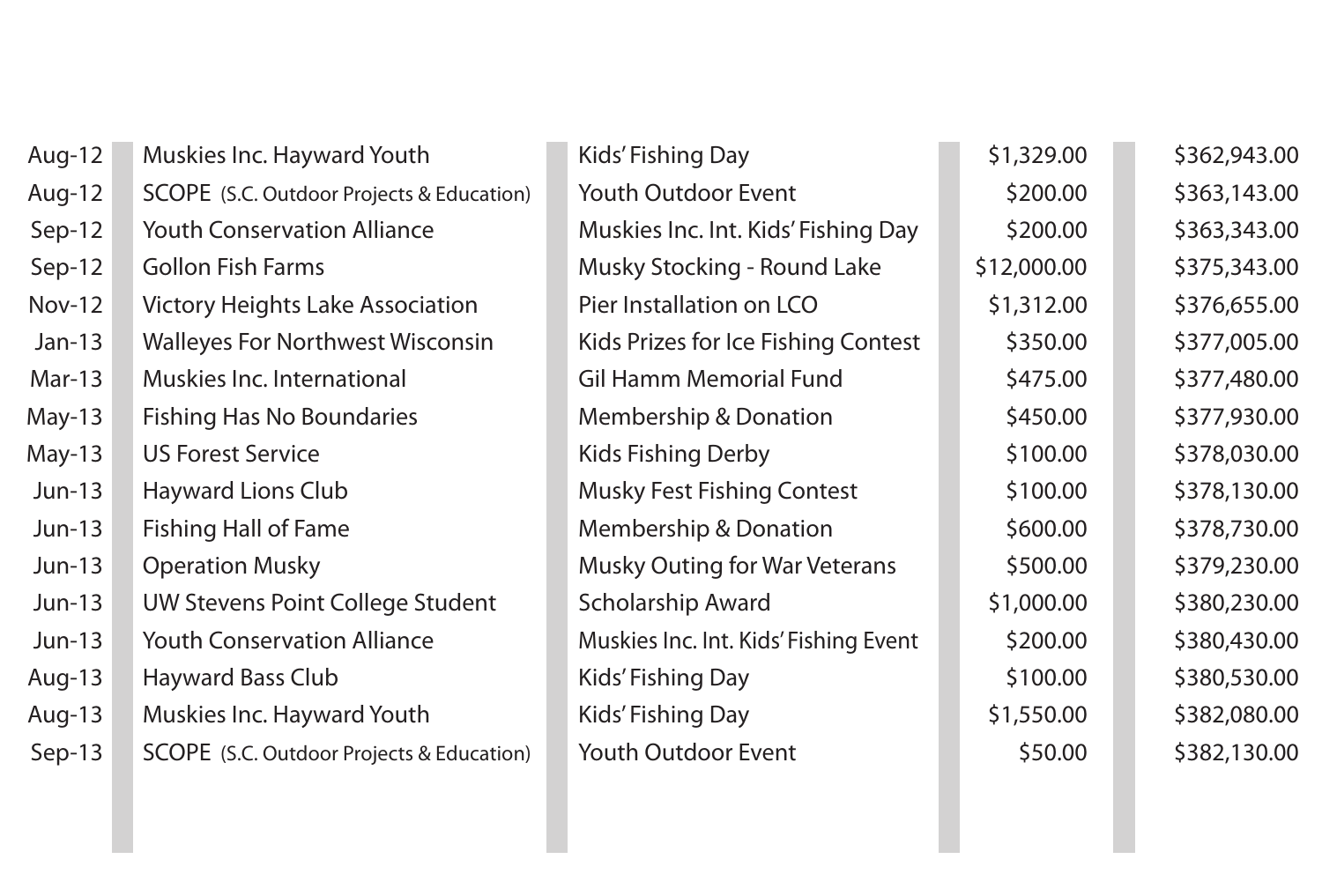| $Jan-14$ | <b>Walleyes For Northwest Wisconsin</b>   | Kids Prizes for Ice Fishing Contest       | \$350.00   | \$382,480.00 |
|----------|-------------------------------------------|-------------------------------------------|------------|--------------|
| Feb-14   | <b>UW Stevens Point College Student</b>   | <b>Scholarship Award</b>                  | \$1,000.00 | \$383,480.00 |
| May-14   | <b>Wisconsin DNR</b>                      | <b>Scanners for Pit Tag Project</b>       | \$3,320.00 | \$386,800.00 |
| $Jun-14$ | <b>Hayward Lions Club</b>                 | <b>Musky Fest Fishing Contest</b>         | \$100.00   | \$386,900.00 |
| Aug-14   | <b>Fishing Has No Boundaries</b>          | <b>Membership &amp; Donation</b>          | \$500.00   | \$387,400.00 |
| Aug-14   | <b>Fishing Hall of Fame</b>               | <b>Membership &amp; Donation</b>          | \$600.00   | \$388,000.00 |
| Aug-14   | Muskies Inc. Hayward Youth                | Kids' Fishing Day                         | \$1,900.00 | \$389,900.00 |
| Aug-14   | <b>Hayward Bass Club</b>                  | Kids' Fishing Day                         | \$200.00   | \$390,100.00 |
| Aug-14   | <b>Youth Conservation Alliance</b>        | Muskies Inc. Int. Kids' Fishing Event     | \$350.00   | \$390,450.00 |
| Aug-14   | SCOPE (S.C. Outdoor Projects & Education) | <b>Youth Outdoor Event</b>                | \$50.00    | \$390,500.00 |
| $Jan-15$ | <b>Jake McCusker</b>                      | <b>Scholarship Award</b>                  | \$1,500.00 | \$392,000.00 |
| Feb-15   | <b>Fishing Hall of Fame</b>               | <b>Membership &amp; Donation</b>          | \$650.00   | \$392,650.00 |
| Feb-15   | <b>Fishing Has No Boundaries</b>          | <b>Membership &amp; Donation</b>          | \$500.00   | \$393,150.00 |
| Feb-15   | <b>Walleyes For Northwest Wisconsin</b>   | <b>Kids Fishing Prizes</b>                | \$350.00   | \$393,500.00 |
| $Feb-15$ | <b>Hayward Lions Club</b>                 | <b>Musky Fest Fishing Contest</b>         | \$100.00   | \$393,600.00 |
| Feb-15   | <b>Wisconsin DNR</b>                      | <b>Boat Motor for DNR Hatchery</b>        | \$4,947.00 | \$398,547.00 |
| Feb-15   | <b>Operation Musky</b>                    | Donation for Veterans Fishing Event       | \$500.00   | \$399,047.00 |
| Feb-15   | Muskies Inc. International                | <b>Gil Hamm Memorial Fund</b>             | \$1,023.00 | \$400,070.00 |
| Feb-15   | <b>Wisconsin DNR</b>                      | Locators/GPS Units for DNR Hatchery Boats | \$3,200.00 | \$403,270.00 |
|          |                                           |                                           |            |              |

|      | Kids Prizes for Ice Fishing Contest       | \$350.00   | \$382,480.00 |
|------|-------------------------------------------|------------|--------------|
|      | <b>Scholarship Award</b>                  | \$1,000.00 | \$383,480.00 |
|      | <b>Scanners for Pit Tag Project</b>       | \$3,320.00 | \$386,800.00 |
|      | <b>Musky Fest Fishing Contest</b>         | \$100.00   | \$386,900.00 |
|      | <b>Membership &amp; Donation</b>          | \$500.00   | \$387,400.00 |
|      | <b>Membership &amp; Donation</b>          | \$600.00   | \$388,000.00 |
|      | <b>Kids' Fishing Day</b>                  | \$1,900.00 | \$389,900.00 |
|      | <b>Kids' Fishing Day</b>                  | \$200.00   | \$390,100.00 |
|      | Muskies Inc. Int. Kids' Fishing Event     | \$350.00   | \$390,450.00 |
| ion) | <b>Youth Outdoor Event</b>                | \$50.00    | \$390,500.00 |
|      | <b>Scholarship Award</b>                  | \$1,500.00 | \$392,000.00 |
|      | <b>Membership &amp; Donation</b>          | \$650.00   | \$392,650.00 |
|      | <b>Membership &amp; Donation</b>          | \$500.00   | \$393,150.00 |
|      | <b>Kids Fishing Prizes</b>                | \$350.00   | \$393,500.00 |
|      | <b>Musky Fest Fishing Contest</b>         | \$100.00   | \$393,600.00 |
|      | <b>Boat Motor for DNR Hatchery</b>        | \$4,947.00 | \$398,547.00 |
|      | Donation for Veterans Fishing Event       | \$500.00   | \$399,047.00 |
|      | <b>Gil Hamm Memorial Fund</b>             | \$1,023.00 | \$400,070.00 |
|      | Locators/GPS Units for DNR Hatchery Boats | \$3,200.00 | \$403,270.00 |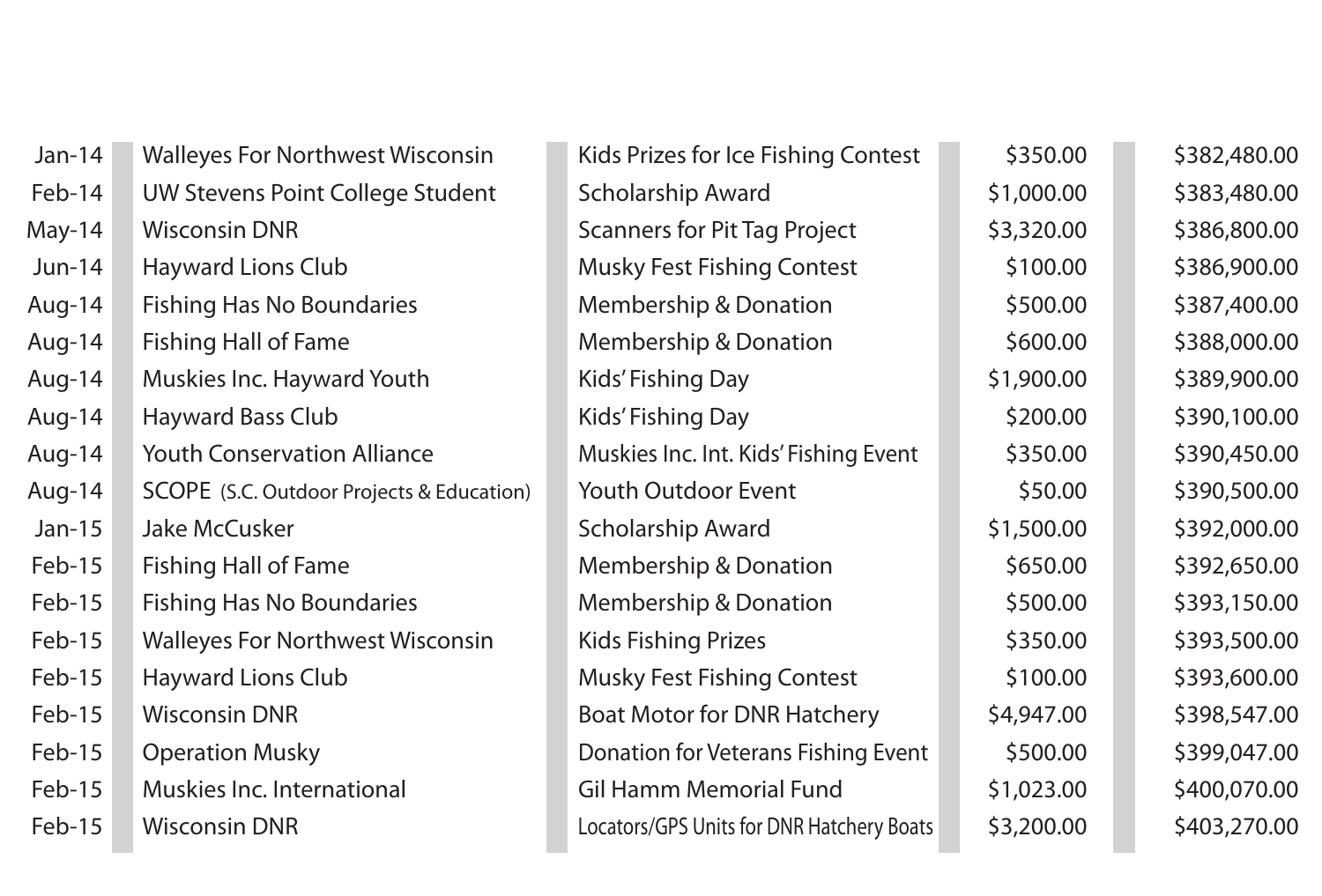| <b>DATE</b>   | <b>RECIPIENT</b>                          | <b>PROJECT</b>                               | <b>\$ AMOUNT</b> | IUIAL<br><b>CONTRIBUTIONS</b> |
|---------------|-------------------------------------------|----------------------------------------------|------------------|-------------------------------|
|               |                                           |                                              |                  |                               |
| Feb-15        | <b>Wisconsin DNR</b>                      | <b>Nets for DNR Shocking Boats</b>           | \$250.00         | \$403,520.00                  |
| Feb-15        | <b>UW Stevens Point College Student</b>   | <b>Scholarship Award</b>                     | \$1,500.00       | \$405,020.00                  |
| <b>Mar-15</b> | <b>Wisconsin DNR</b>                      | <b>Scanners for Pit Tag Project</b>          | \$1,280.00       | \$406,300.00                  |
| Apr-15        | <b>Friends of Spooner Hatchery</b>        | <b>Membership &amp; Donation</b>             | \$1,000.00       | \$407,300.00                  |
| Apr-15        | <b>Wisconsin DNR</b>                      | Fencing to protect DNR Fish Rearing Ponds    | \$8,000.00       | \$415,300.00                  |
| May-15        | <b>UWSP Foundation</b>                    | <b>Musky Research Study</b>                  | \$500.00         | \$415,800.00                  |
| Aug-15        | Muskies Inc. Hayward Youth                | Kids' Fishing Day                            | \$1,565.00       | \$417,365.00                  |
| <b>Mar-16</b> | <b>Jake McCusker</b>                      | <b>Scholarship Award</b>                     | \$1,500.00       | \$418,865.00                  |
| <b>Mar-16</b> | <b>UW Stevens Point College Student</b>   | <b>Scholarship Award</b>                     | \$1,500.00       | \$420,365.00                  |
| <b>Mar-16</b> | <b>Walleyes For Northwest Wisconsin</b>   | <b>Kids Fishing Contest Prizes</b>           | \$350.00         | \$420,715.00                  |
| Mar-16        | <b>Fishing Has No Boundaries</b>          | <b>Membership &amp; Donation</b>             | \$500.00         | \$421,215.00                  |
| <b>Mar-16</b> | Muskies Inc. International                | <b>Gil Hamm Memorial Fund</b>                | \$978.00         | \$422,193.00                  |
| May-16        | Take A Vet Fishing                        | <b>Fishing Outing for Veterans</b>           | \$500.00         | \$422,693.00                  |
| $Jun-16$      | <b>Hayward Lions Club</b>                 | <b>Musky Fest Fishing Contest</b>            | \$100.00         | \$422,793.00                  |
| Aug-16        | <b>Hayward Bass Club</b>                  | Prizes for Kids' Fishing Day                 | \$400.00         | \$423,193.00                  |
| Aug-16        | <b>Wisconsin DNR</b>                      | <b>Additional Feed for Musky Fingerlings</b> | \$8,000.00       | \$431,193.00                  |
| Aug-16        | Fresh Water Fishing Hall of Fame          | <b>Membership &amp; Donation</b>             | \$500.00         | \$431,693.00                  |
| Aug-16        | SCOPE (S.C. Outdoor Projects & Education) | <b>Youth Outdoor Event</b>                   | \$50.00          | \$431,743.00                  |
| Aug-16        | <b>Youth Conservation Alliance</b>        | Muskies Inc. Int. Kids' Fishing Event        | \$200.00         | \$431,940.00                  |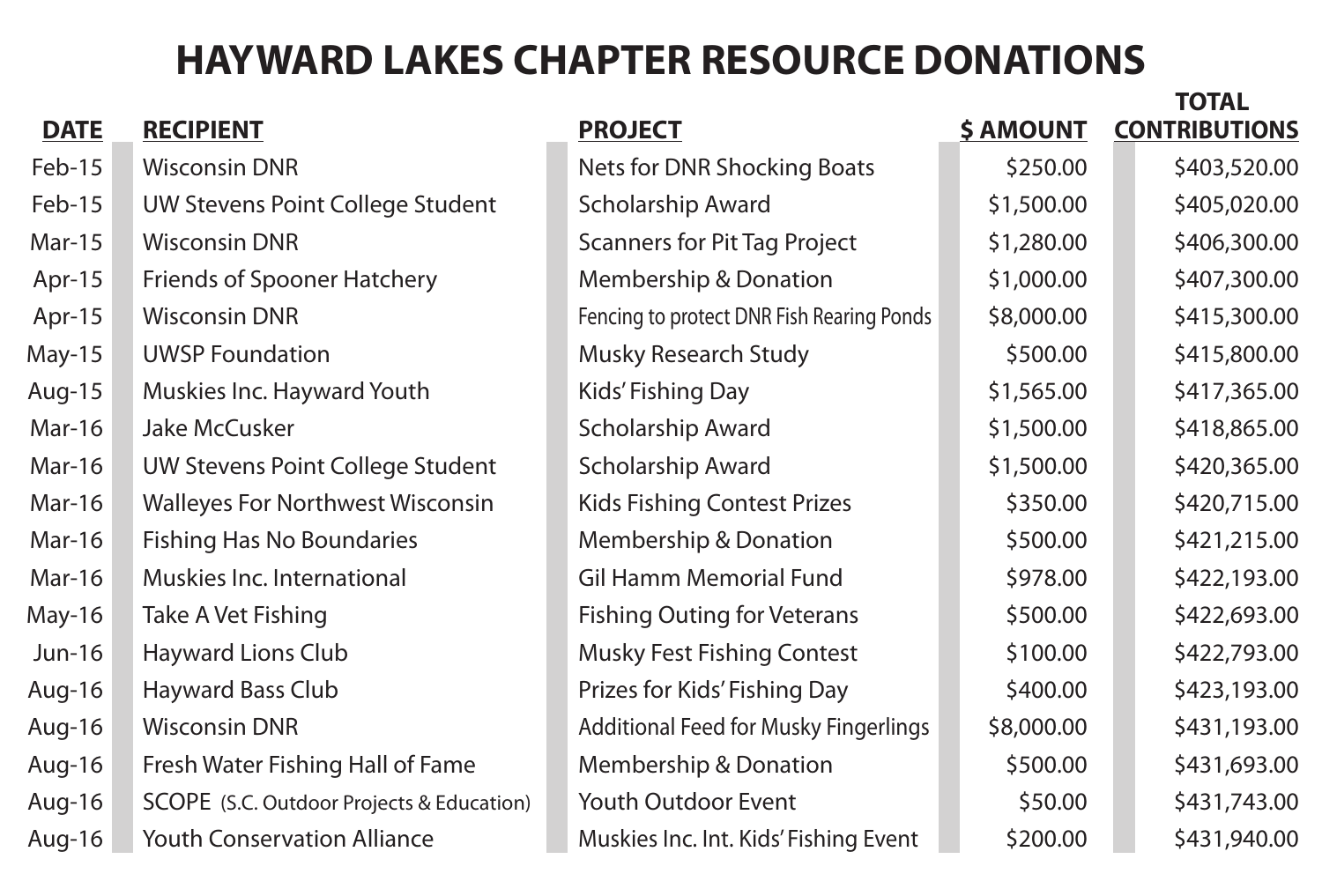| Sep-16   | Muskies Inc. Hayward Youth                | <b>Kids' Fishing Day</b>                                                | \$1,497.00 | \$433,437.00 |
|----------|-------------------------------------------|-------------------------------------------------------------------------|------------|--------------|
| $Jan-17$ | UW Stevens Point College Student          | <b>Scholarship Award</b>                                                | \$1,500.00 | \$434,937.00 |
| $Jan-17$ | <b>Walleyes For Northwest Wisconsin</b>   | <b>Kids Fishing Contest Prizes</b>                                      | \$450.00   | \$435,387.00 |
| $Jan-17$ | Jake McCusker                             | <b>Scholarship Award</b>                                                | \$1,500.00 | \$436,887.00 |
| Feb-17   | <b>Fishing Has No Boundaries</b>          | <b>Membership &amp; Donation</b>                                        | \$500.00   | \$437,387.00 |
| Feb-17   | Fresh Water Fishing Hall of Fame          | <b>Membership &amp; Donation</b>                                        | \$500.00   | \$437,887.00 |
| Apr-17   | <b>Friends of Spooner Hatchery</b>        | Donation to Spooner Fish Hatchery                                       | \$100.00   | \$437,987.00 |
| May-17   | <b>Whiskey Ridge Meat Processing</b>      | <b>Removal of Excess Pike from LCO</b><br>and Process into Fish Patties | \$3,058.00 | \$441,045.00 |
| Aug-17   | <b>Frank Pratt</b>                        | <b>Teaching Kids to Make Lures</b>                                      | \$500.00   | \$441,545.00 |
| Aug-17   | <b>DNR Spooner Hatchery</b>               | <b>Minnows for Musky Feed</b>                                           | \$4,096.00 | \$445,641.00 |
| Aug-17   | Muskies Inc. Hayward Youth                | Kids' Fishing Day                                                       | \$2,110.00 | \$447,751.00 |
| Aug-17   | SCOPE (S.C. Outdoor Projects & Education) | <b>Youth Outdoor Event</b>                                              | \$50.00    | \$447,801.00 |
| Aug-17   | <b>Hayward Lions Club</b>                 | <b>Musky Fest Release Contest</b>                                       | \$450.00   | \$448,251.00 |
| Oct-17   | <b>Wisconsin DNP</b>                      | <b>Pit Tags for Musky Stocking</b>                                      | \$2,625.00 | \$450,876.00 |
| Oct-17   | <b>Hayward Bass Club</b>                  | Prizes for Kids' Fishing Day                                            | \$400.00   | \$451,276.00 |
| $Oct-17$ | <b>Wisconsin DNR</b>                      | Launch Ramp Extension on<br>Chippewa Flowage                            | \$2,200.00 | \$453,476.00 |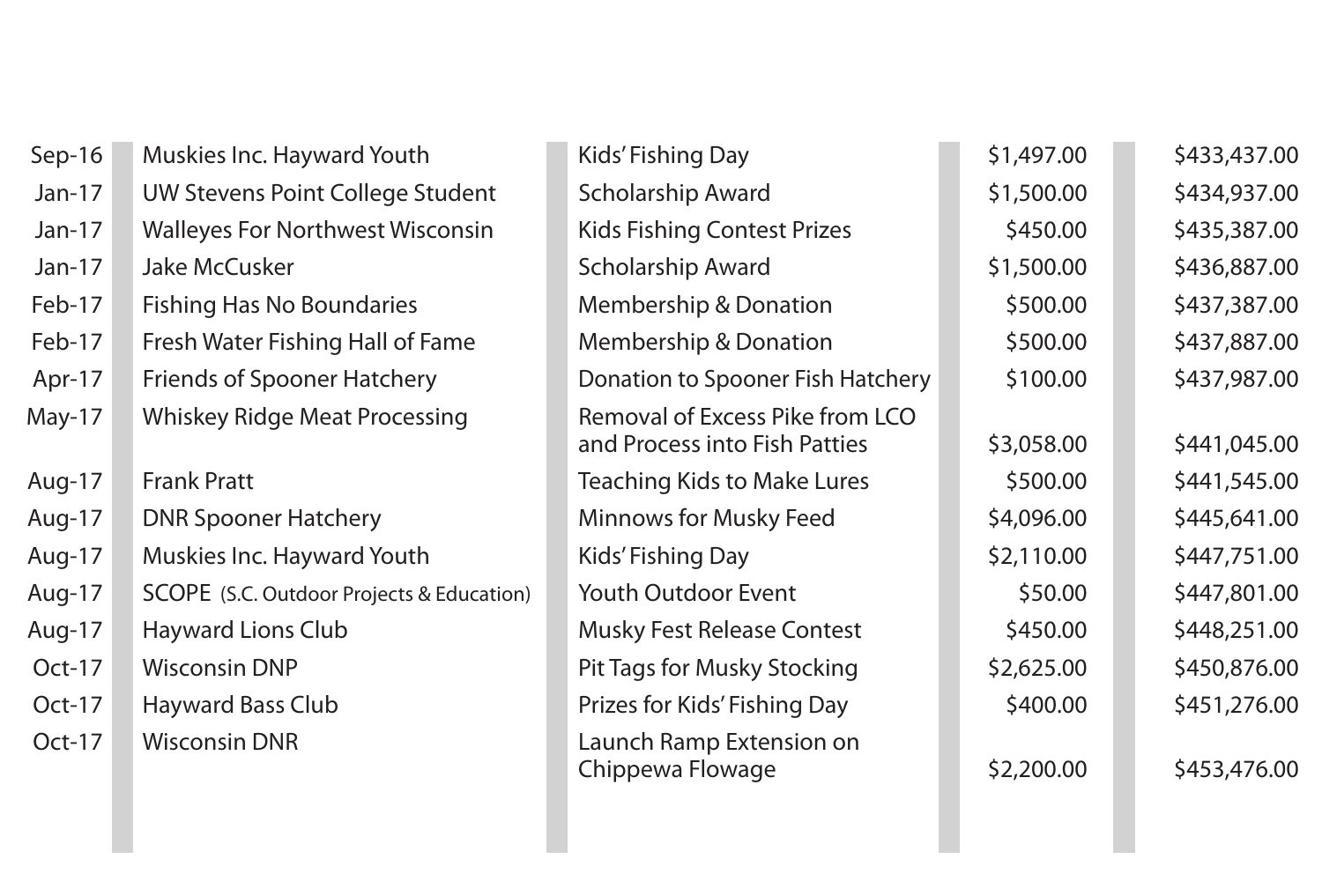| Feb-18        | <b>Calvin College Student</b>    | <b>Scholarship Award</b>               | \$1,500.00 | \$454,976.00 |
|---------------|----------------------------------|----------------------------------------|------------|--------------|
| Feb-18        | <b>UW Stevens Point Student</b>  | <b>Scholarship Award</b>               | \$1,500.00 | \$456,476.00 |
| Apr-18        | <b>Wisconsin DNR</b>             | <b>Upgrade Repairs - Hatchery Boat</b> | \$3,782.00 | \$460,258.00 |
| May-18        | Biomark, Inc.                    | <b>Pit Tag Scanner</b>                 | \$135.00   | \$460,393.00 |
| <b>Jul-18</b> | <b>Whiskey Ridge Meats</b>       | <b>Processing Harvested Pike</b>       | \$1,038.00 | \$461,431.00 |
| Sep-18        | Muskies Inc. Hayward Youth       | Kids' Fishing Day                      | \$1,577.00 | \$463,008.00 |
| Sep-18        | <b>Hayward Bass Club</b>         | Prizes for Kids' Fishing Day           | \$400.00   | \$463,408.00 |
| Oct-18        | <b>DNR Spooner Hatchery</b>      | <b>Minnows For Musky Feed</b>          | \$2,398.00 | \$465,806.00 |
| Oct-18        | Fresh Water Fishing Hall of Fame | <b>Membership &amp; Donation</b>       | \$500.00   | \$466,306.00 |
| Oct-18        | <b>Fishing Has No Boundaries</b> | <b>Membership &amp; Donation</b>       | \$500.00   | \$466,806.00 |
|               |                                  |                                        |            |              |

|    | <b>Scholarship Award</b>               | \$1,500.00 | \$454,976.00 |
|----|----------------------------------------|------------|--------------|
|    | <b>Scholarship Award</b>               | \$1,500.00 | \$456,476.00 |
|    | <b>Upgrade Repairs - Hatchery Boat</b> | \$3,782.00 | \$460,258.00 |
|    | <b>Pit Tag Scanner</b>                 | \$135.00   | \$460,393.00 |
|    | <b>Processing Harvested Pike</b>       | \$1,038.00 | \$461,431.00 |
|    | <b>Kids' Fishing Day</b>               | \$1,577.00 | \$463,008.00 |
|    | Prizes for Kids' Fishing Day           | \$400.00   | \$463,408.00 |
|    | <b>Minnows For Musky Feed</b>          | \$2,398.00 | \$465,806.00 |
| ne | <b>Membership &amp; Donation</b>       | \$500.00   | \$466,306.00 |
|    | <b>Membership &amp; Donation</b>       | \$500.00   | \$466,806.00 |
|    |                                        |            |              |